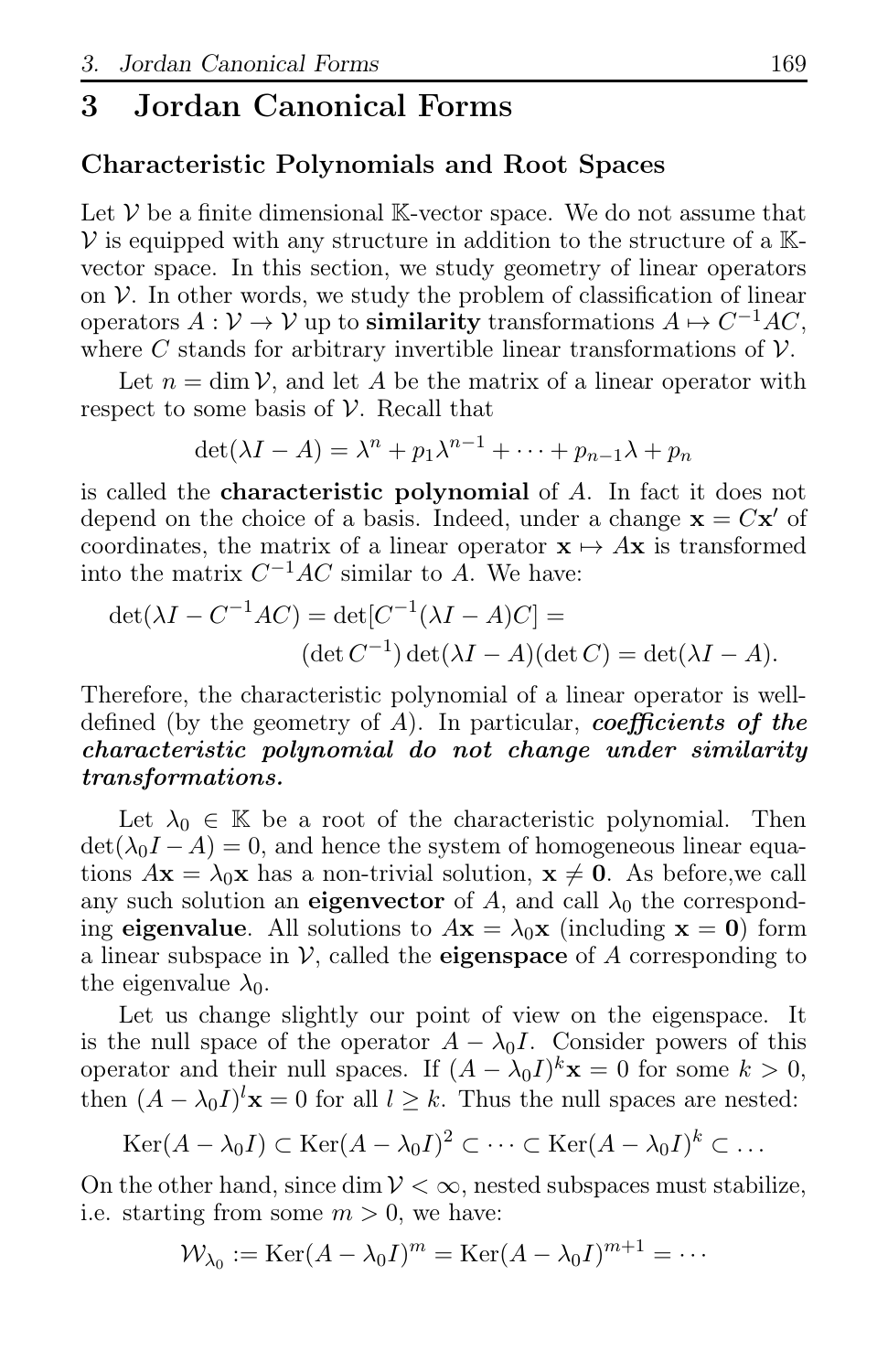We call the subspace  $\mathcal{W}_{\lambda_0}$  a **root space** of the operator A, namely, the root space corresponding to the root  $\lambda_0$  of the characteristic polynomial.

Note that if  $\mathbf{x} \in \mathcal{W}_{\lambda_0}$ , then  $A\mathbf{x} \in \mathcal{W}_{\lambda_0}$ , because  $(A - \lambda_0 I)^m A\mathbf{x} =$  $A(A - \lambda_0 I)^m$ **x** =  $A0 = 0$ . Thus a root space is A-invariant. Denote by  $\mathcal{U}_{\lambda_0}$  the range of  $(A - \lambda_0 I)^m$ . It is also A-invariant, since if  $\mathbf{x} =$  $(A - \lambda_0 I)^m$ **y**, then  $A\mathbf{x} = A(A - \lambda_0 I)^m \mathbf{y} = (A - \lambda_0 I)^m (A\mathbf{y}).$ 

Lemma.  $\mathcal{V} = \mathcal{W}_{\lambda_0} \oplus \mathcal{U}_{\lambda_0}$ .

**Proof.** Put  $B := (A - \lambda_0 I)^m$ , so that  $W_{\lambda_0} = \text{Ker } B$ ,  $U_{\lambda_0} =$  $B(V)$ . Let  $\mathbf{x} = By \in \text{Ker } B$ . Then  $B\mathbf{x} = \mathbf{0}$ , i.e.  $\mathbf{y} \in \text{Ker } B^2$ . But  $\text{Ker } B^2 = \text{Ker } B$  by the assumption that  $\text{Ker } B = \mathcal{W}_{\lambda_0}$  is the root space. Thus  $y \in \text{Ker } B$ , and hence  $x = By = 0$ . This proves that  $\text{Ker } B \cap B(V) = \{0\}.$  Therefore the subspace in V spanned by  $\text{Ker } B$ and  $\mathcal{B}(V)$  is their direct sum. On the other hand, for any operator,  $\dim \text{Ker } B + \dim B(V) = \dim V$ . Thus, the subspace spanned by Ker B and  $B(V)$  is the whole space V.

# Corollary 1. For any  $\lambda \neq \lambda_0,$  the root space  $\mathcal{W}_\lambda \subset \mathcal{U}_{\lambda_0}.$

**Proof.** Indeed,  $W_{\lambda}$  is invariant with respect to  $A - \lambda_0 I$ , but contains no eigenvectors of A with eigenvalue  $\lambda_0$ . Therefore  $A - \lambda_0 I$ and all powers of it are invertible on  $\mathcal{W}_{\lambda}$ . Thus  $\mathcal{W}_{\lambda}$  lies in the range  $\mathcal{U}_{\lambda_0}$  of  $B = (A - \lambda_0 I)^m$ .

Corollary 2. Suppose that  $(\lambda - \lambda_1)^{m_1} \dots (\lambda - \lambda_r)^{m_r}$  is the characteristic polynomial of  $A: V \to V$ , where  $\lambda_1, \ldots, \lambda_r \in \mathbb{K}$ are pairwise distinct roots. Then  $V$  is the direct sum of root spaces:

$$
\mathcal{V} = \mathcal{W}_{\lambda_1} \oplus \cdots \oplus \mathcal{W}_{\lambda_r}.
$$

**Proof.** From Corollary 1, it follows by induction on r, that  $V =$  $\mathcal{W}_{\lambda_1} \oplus \cdots \oplus \mathcal{W}_{\lambda_r} \oplus \mathcal{U}, \text{ where } \mathcal{U} = \mathcal{U}_{\lambda_1} \cap \cdots \cap \mathcal{U}_{\lambda_r}.$  In particular, U is A-invariant as the intersection of A-invariant subspaces, but contains no eigenvectors of A with eigenvalues  $\lambda_1, \ldots, \lambda_r$ . Picking bases in each of the direct summands  $W_{\lambda_i}$  and in U, we obtain a basis in  $V$ , in which the matrix of A is block-diagonal. Therefore the characteristic polynomial of  $A$  is the product of the characteristic polynomials of A restricted to the summands. So far we haven't used the hypothesis that the characteristic polynomial of A factors into a product of  $\lambda - \lambda_i$ . Invoking this hypothesis, we see that the factor of the characteristic polynomial, corresponding to  $\mathcal{U}$  must have degree 0, and hence  $\dim \mathcal{U} = 0$ .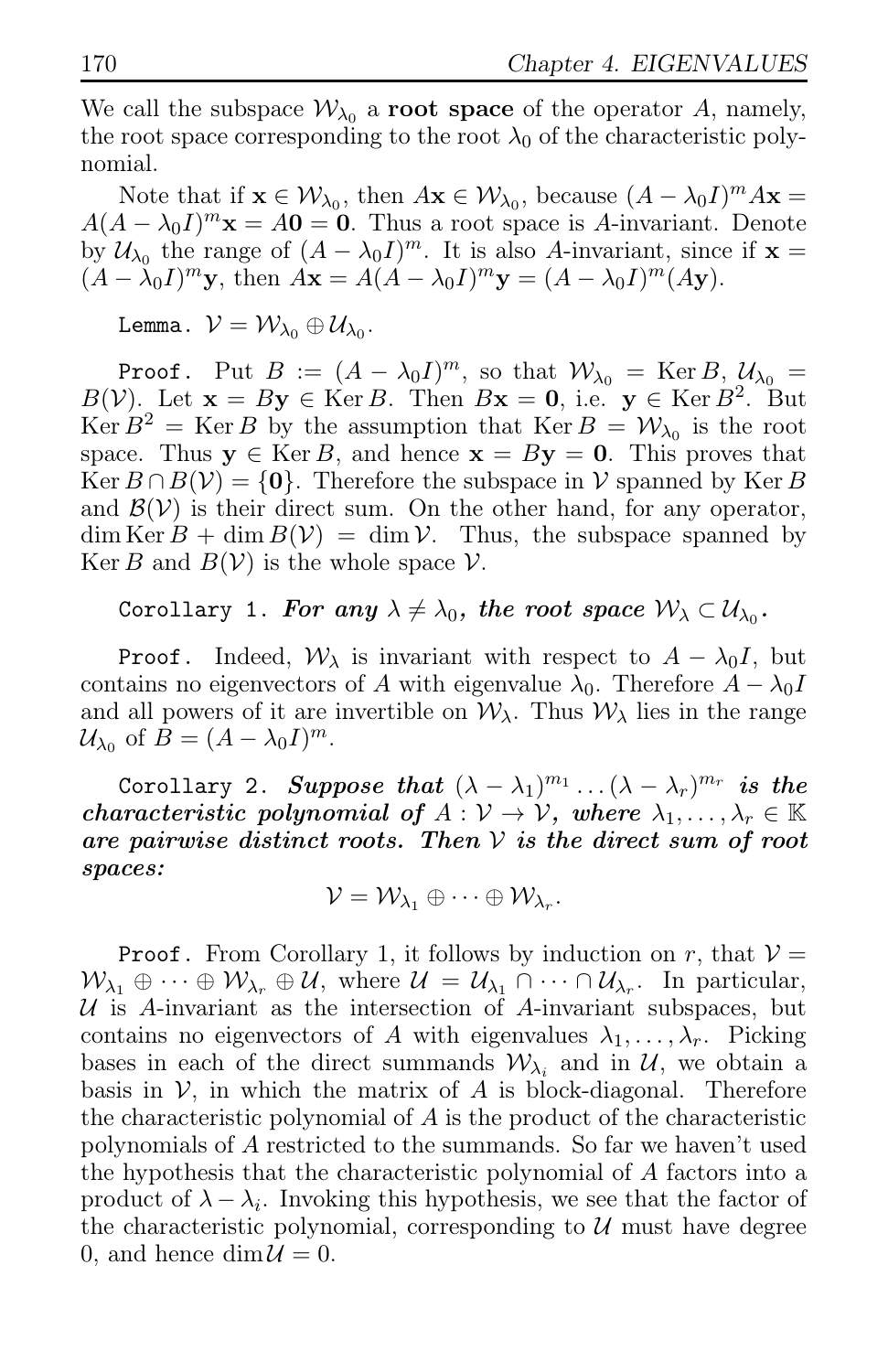Remarks. (1) We will see later that dimensions of the root spaces coincide with multiplicities of the roots:  $\dim \mathcal{W}_{\lambda_i} = m_i$ .

(2) The restriction of A to  $\mathcal{W}_{\lambda_i}$  has the property that some power of  $A - \lambda_i I$  vanishes. A linear operator some power of which vanishes is called nilpotent. Our next task will be to study the geometry of nilpotent operators.

(3) Our assumption that the characteristic polynomial factors completely over K is automatically satisfied in the case  $K = \mathbb{C}$  due to the Fundamental Theorem of Algebra. Thus, we have proved for every linear operator on a finite dimensional complex vector space, that the space decomposes in a canonical fashion into the direct sum of invariant subspaces on each of which the operator differs from a nilpotent one by scalar summand.

### EXERCISES

418. Let  $A, B : V \to V$  be two commuting linear operators, and p and q two polynomials in one variable. Show that the operators  $p(A)$  and  $q(B)$  commute.

419. Prove that if A commutes with  $B$ , then root spaces of A are  $B$ -invariant.

420. Let  $\lambda_0$  be a root of the characteristic polynomial of an operator A, and  $m$  its multiplicity. What are possible values for the dimension of the eigenspace corresponding to  $\lambda_0$ ?

421. Let  $\mathbf{v} \in \mathcal{V}$  be a non-zero vector, and  $\mathbf{a}: \mathcal{V} \to \mathbb{K}$  a non-zero linear function. Find eigenvalues and eigenspaces of the operator  $\mathbf{x} \mapsto \mathbf{a}(\mathbf{x})\mathbf{v}$ .

# Nilpotent Operators

**Example.** Introduce a nilpotent linear operator  $N : \mathbb{K}^n \to \mathbb{K}^n$  by describing its action on vectors of the standard basis:

$$
Ne_n = e_{n-1}, Ne_{n-1} = e_{n-2}, ..., Ne_{2} = e_{1}, Ne_{1} = 0.
$$

Then  $N^n = 0$  but  $N^{n-1} \neq 0$ . We will call N, as well as any operator similar to it, a **regular nilpotent** operator. The matrix of  $N$  in the standard basis has the form

| $\begin{matrix} 0 \\ 0 \end{matrix}$ | 1                                    | $^{(1)}$ |                | $\mathbf{0}$   |  |
|--------------------------------------|--------------------------------------|----------|----------------|----------------|--|
|                                      | $\overline{0}$                       |          |                | $\overline{0}$ |  |
|                                      |                                      |          |                |                |  |
|                                      |                                      |          | $\overline{0}$ | 1              |  |
| $\begin{matrix}0\\0\end{matrix}$     | $\begin{matrix} 0 \\ 0 \end{matrix}$ |          | $\overline{0}$ | $\overline{0}$ |  |

It has the range of dimension  $n-1$  spanned by  $e_1, \ldots, e_{n-1}$  and the null space of dimension 1 spanned by  $e_1$ .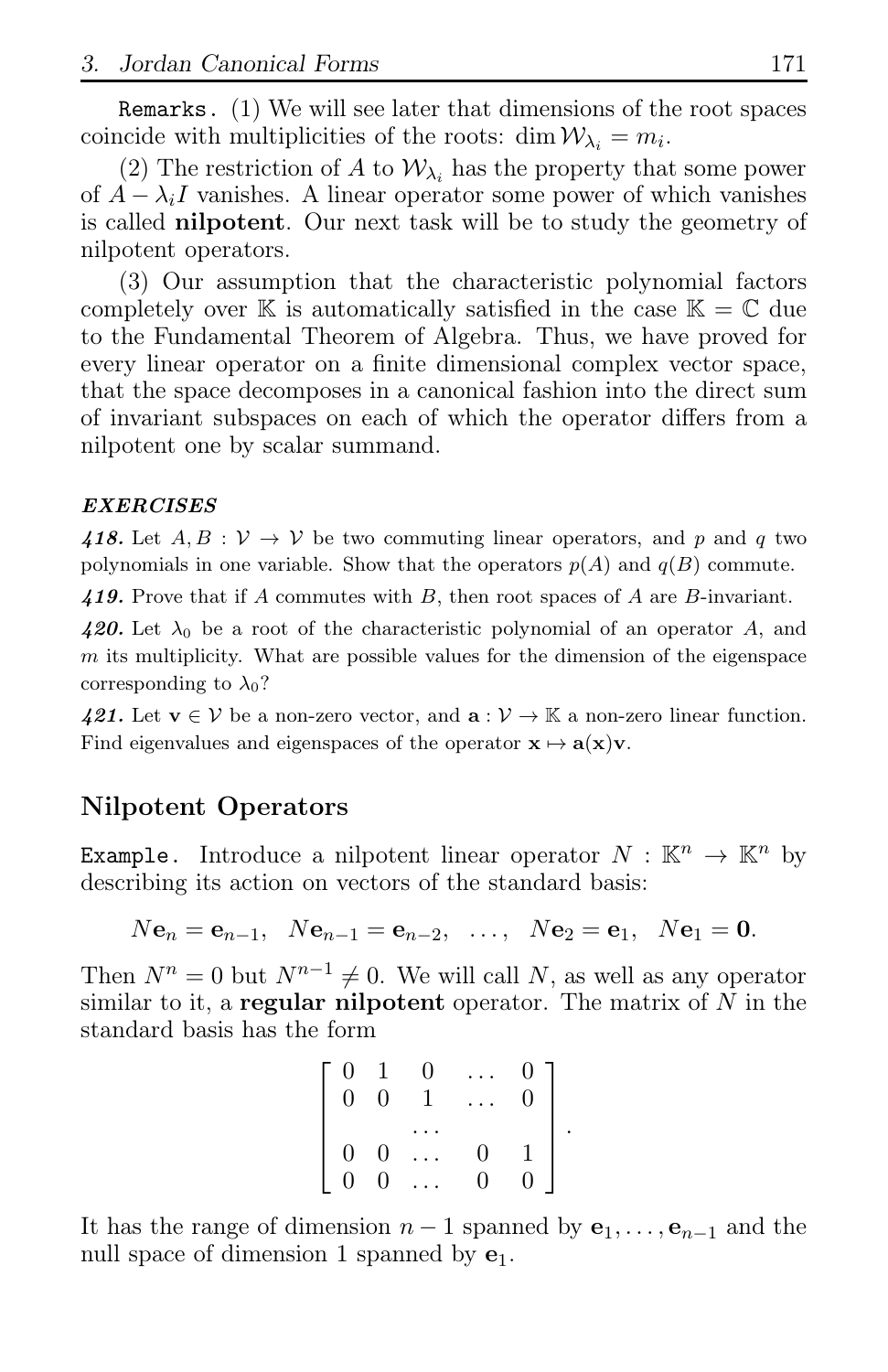Proposition. Let  $N : V \rightarrow V$  be a nilpotent operator on a K-vector space of finite dimension. Then the space can be decomposed into the direct sum of N-invariant subspaces, on each of which  $N$  is regular.

**Proof.** We use induction on dim  $V$ . When dim  $V = 0$ , there is nothing to prove. Now consider the case when  $\dim V > 0$ .

The range  $N(V)$  is N-invariant, and dim  $N(V) < \dim V$  (since otherwise  $N$  could not be nilpotent). By the induction hypothesis, the space  $N(\mathcal{V})$  can be decomposed into the direct sum of N-invariant subspaces, on each of which  $N$  is regular. Let  $l$  be the number of these subspaces,  $n_1, \ldots, n_l$  their dimensions, and  $\mathbf{e}_1^{(i)}$  $\mathbf{e}_1^{(i)}, \ldots, \mathbf{e}_{n_i}^{(i)}$  a basis in the ith subspace such that  $N$  acts on the basis vectors as in Example:

$$
\mathbf{e}_{n_i}^{(i)} \mapsto \cdots \mapsto \mathbf{e}_1^{(i)} \mapsto \mathbf{0}.
$$

Since each  $\mathbf{e}_{n_i}^{(i)}$  lies in the range of N, we can pick a vector  $\mathbf{e}_{n_i+1}^{(i)} \in \mathcal{V}$ such that  $N\mathbf{e}_{n_i+1}^{(i)} = \mathbf{e}_{n_i}^{(i)}$ . Note that  $\mathbf{e}_1^{(1)}$  $\mathbf{e}_1^{(1)},\ldots,\mathbf{e}_1^{(l)}$  $i^{\prime}$  form a basis in  $(Ker N) \cap N(V)$ . We complete it to a basis

$$
\mathbf{e}_1^{(1)},\dots,\mathbf{e}_1^{(l)},\mathbf{e}_1^{(l+1)},\dots,\mathbf{e}_1^{(r)}
$$

of the whole null space Ker N. We claim that all the vectors  $\mathbf{e}_i^{(i)}$  $_{j}^{\left( \imath\right) }$  form a basis in  $\mathcal V$ , and therefore the  $l + r$  subspaces

$$
\mathrm{Span}(\mathbf{e}_1^{(i)}, \dots, \mathbf{e}_{n_i}^{(i)}, \mathbf{e}_{n_i+1}^{(i)}), \ \ i = 1, \dots, l, l+1, \dots, r,
$$

(of which the last  $r - l$  are 1-dimensional) form a decomposition of  $V$  into the direct sum with required properties.

To justify the claim, notice that the subspace  $\mathcal{U} \subset \mathcal{V}$  spanned by  $n_1 + \cdots + n_l = \dim N(\mathcal{V})$  vectors  $\mathbf{e}_j^{(i)}$  with  $j > 1$  is mapped by N onto the space  $N(V)$ . Therefore: (a) those vectors form a basis of U, (b) dim  $U = \dim N(V)$ , and (c)  $U \cap \text{Ker } N = \{0\}$ . On the other hand, vectors  $\mathbf{e}_j^{(i)}$  with  $j = 1$  form a basis of Ker N, and since  $\dim \text{Ker } N + \dim N(\check{\mathcal{V}}) = \dim \mathcal{V}$ , together with the above basis of  $\mathcal{U}$ . they form a basis of  $\mathcal{V}$ .  $\Box$ 

Corollary 1. The matrix of a nilpotent operator in a suitable basis is block diagonal with regular diagonal blocks (as in Example) of certain sizes  $n_1 \geq \cdots \geq n_r > 0$ .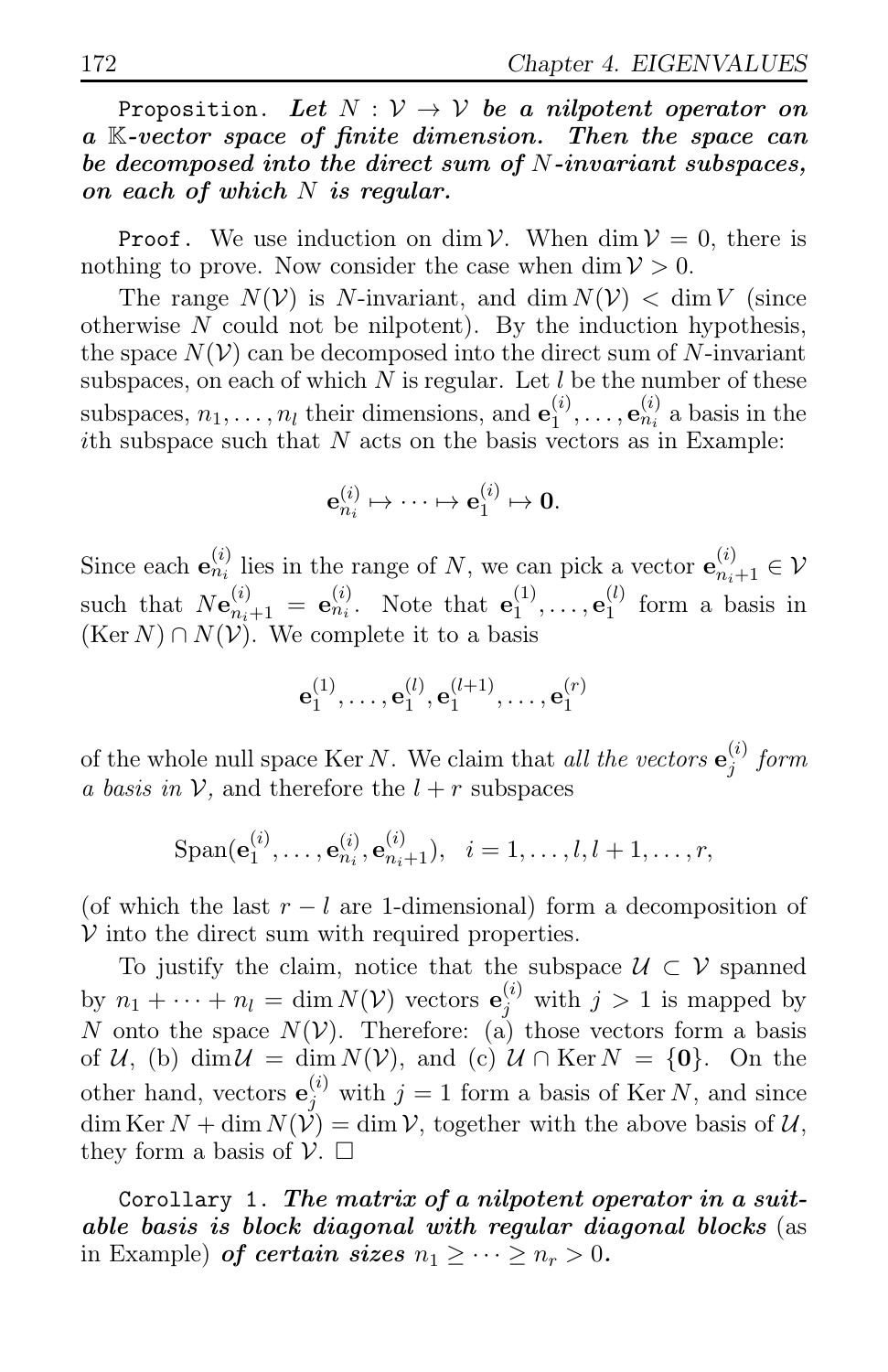The basis in which the matrix has this form, as well as the decomposition into the direct sum of invariant subspaces as described in Proposition, are not canonical, since choices are involved on each step of induction. However, the dimensions  $n_1 > \cdots > n_r > 0$  of the subspaces turn out to be uniquely determined by the geometry of the operator.

To see why, introduce the following Young tableaux (Figure 46). It consists of  $r$  rows of identical square cells. The lengths of the rows represent dimensions  $n_1 \geq n_2 \geq \cdots \geq n_r > 0$  of invariant subspaces, and in the cells of each row we place the basis vectors of the corresponding subspace, so that the operator  $N$  sends each vector to its left neighbor (and those of the leftmost column to 0).



The format of the tableaux is determined by the partition of the total number n of cells (equal to dim V) into the sum  $n_1 + \cdots + n_r$ of positive integers. Reading the same format by columns, we obtain another partition  $n = m_1 + \cdots + m_d$ , called **transposed** to the first one, where  $m_1 \geq \cdots \geq m_d > 0$  are the heights of the columns. Obviously, two transposed partitions determine each other.

It follows from the way how the cells are filled with vectors  $\mathbf{e}_i^{(i)}$  $\frac{i}{j}$ , that the vectors in the columns 1 through  $k$  form a basis of the space  $\mathrm{Ker}\,N^k$ . Therefore

$$
m_k = \dim \operatorname{Ker} N^k - \dim \operatorname{Ker} N^{k-1}, \quad k = 1, \dots, d.
$$

Corollary 2. Consider the flag of subspaces defined by a nilpotent operator  $N: \mathcal{V} \to \mathcal{V}$ :

$$
Ker N \subset \operatorname{Ker} N^2 \subset \cdots \subset \operatorname{Ker} N^d = \mathcal{V}
$$

and the partition of  $n = \dim V$  into the summands  $m_k =$  $\dim \operatorname{Ker} N^k-\dim \operatorname{Ker} N^{k-1}$ . The summands of the transposed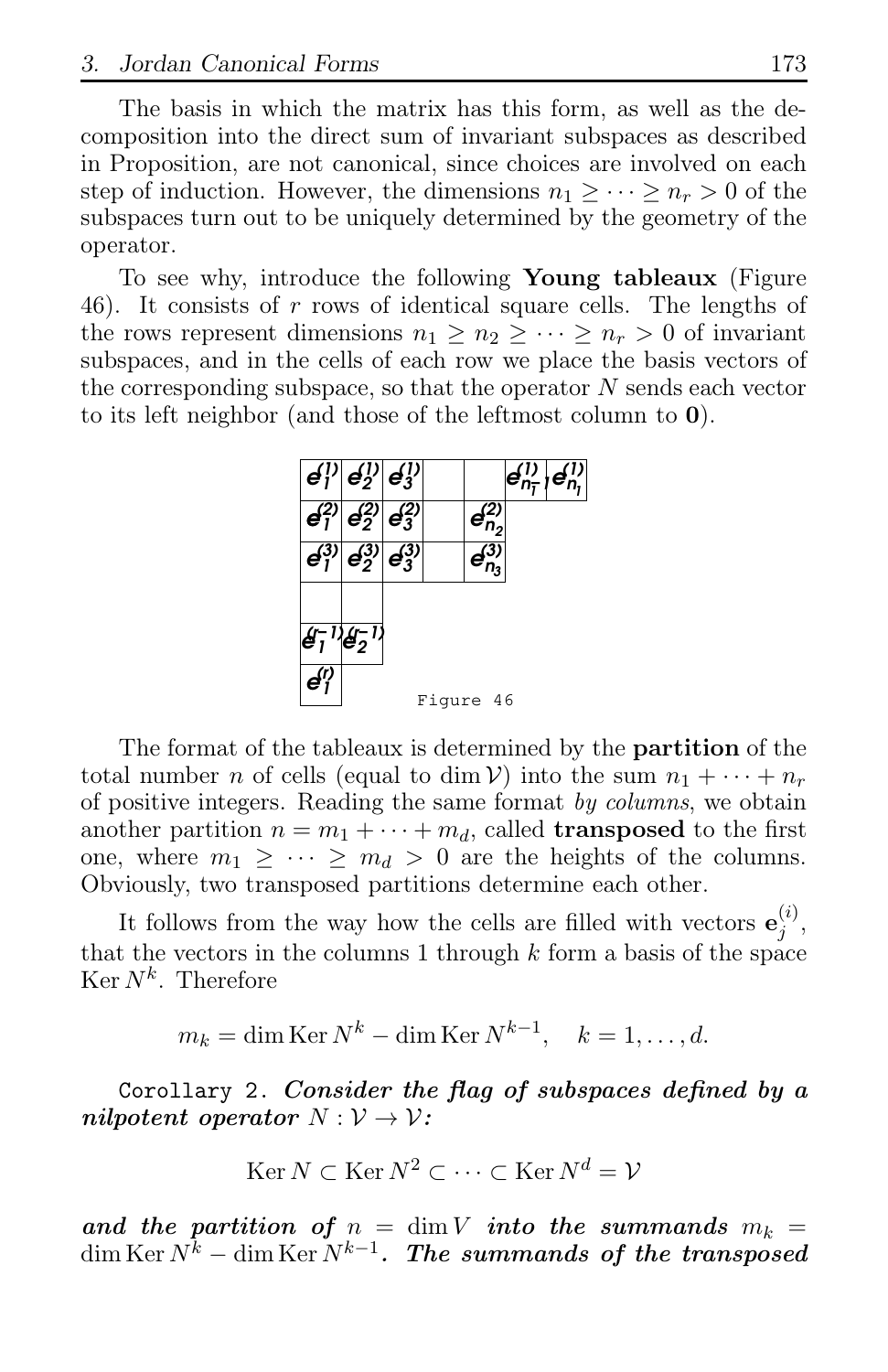partition  $n = n_1 + \cdots + n_r$  are the dimensions of the regular nilpotent blocks of N (described in Proposition and Corollary 1).

Corollary 3. The number of equivalence classes of nilpotent operators on a vector space of dimension n is equal to the number of partitions of n.

### EXERCISES

422. Let  $\mathcal{V}_n \subset \mathbb{K}[x]$  be the space of all polynomials of degree  $\lt n$ . Prove that the differentiation  $\frac{d}{dx}$ :  $\mathcal{V}_n \to \mathcal{V}_n$  is a regular nilpotent operator.

423. Find all matrices commuting with a regular nilpotent one.

424. Is there an  $n \times n$ -matrix A such that  $A^2 \neq 0$  but  $A^3 = 0$ : (a) if  $n = 2$ ? (b) if  $n = 3$ ?

425. Classify similarity classes of nilpotent  $4 \times 4$ -matrices.

426. An operator is called **unipotent**, if it differs from the identity by a nilpotent operator. Prove that the number of similarity classes of unipotent  $n \times n$ -matrices is equal to the number of partitions of n, and find this number for  $n = 5$ .

# The Jordan Canonical Form Theorem

We proceed to classification of linear operators  $A: \mathbb{C}^n \to \mathbb{C}^n$  up to similarity transformations.

Theorem. Every complex matrix is similar to a blockdiagonal normal form with each diagonal block of the form:

$$
\begin{bmatrix}\n\lambda_0 & 1 & 0 & \dots & 0 \\
0 & \lambda_0 & 1 & \dots & 0 \\
\vdots & \vdots & \ddots & \vdots & \vdots \\
0 & 0 & \dots & \lambda_0 & 1 \\
0 & 0 & \dots & 0 & \lambda_0\n\end{bmatrix}, \quad \lambda_0 \in \mathbb{C},
$$

### and such a normal form is unique up to permutations of the blocks.

The block-diagonal matrices described in the theorem are called Jordan canonical forms (or Jordan normal forms). Their diagonal blocks are called Jordan cells.

It is instructive to analyze a Jordan canonical form before going into the proof of the theorem. The characteristic polynomial of a Jordan cell is  $(\lambda - \lambda_0)^m$  where m is the size of the cell. The characteristic polynomial of a block-diagonal matrix is equal to the product of characteristic polynomials of the diagonal blocks. Therefore the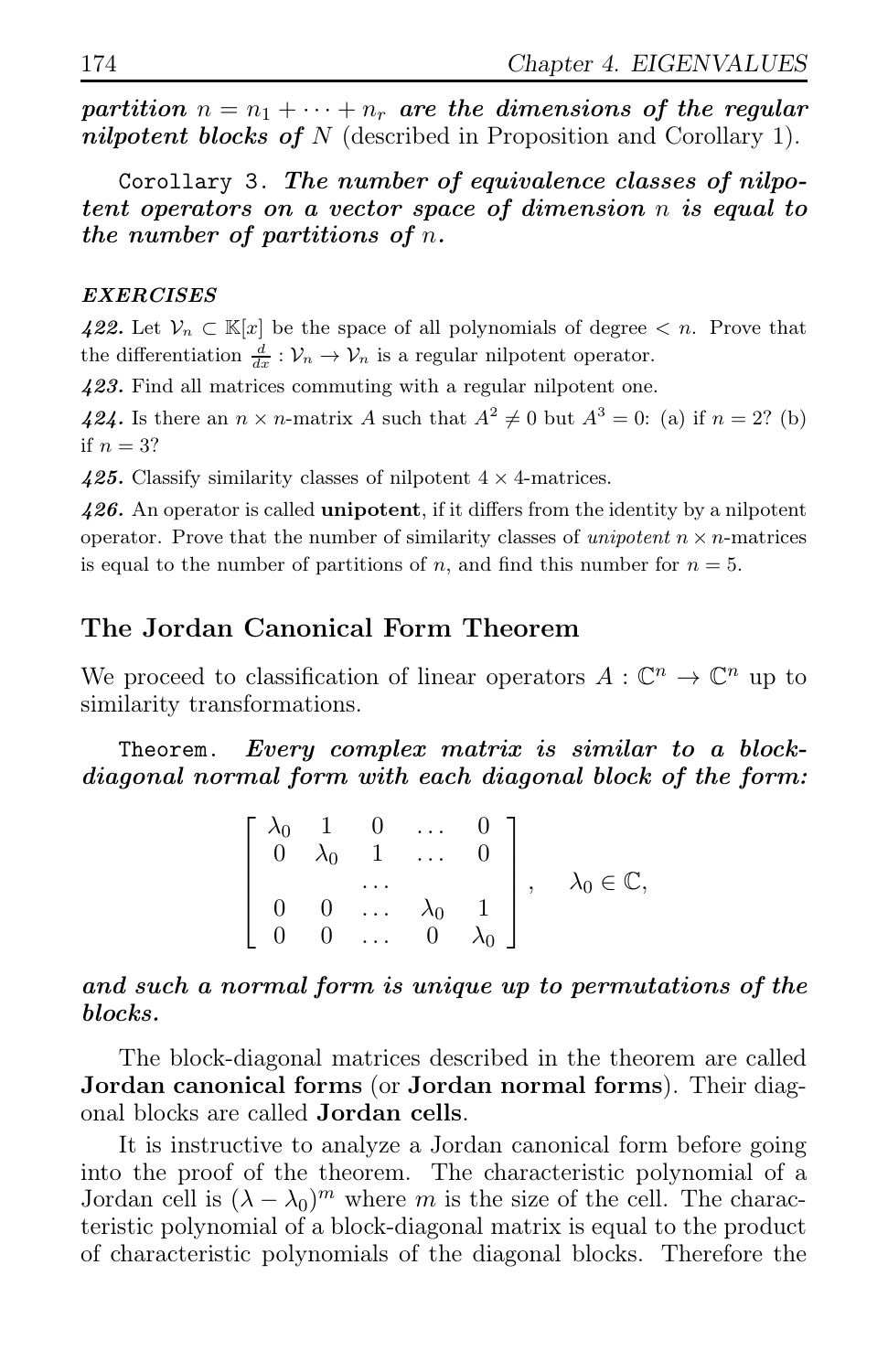characteristic polynomial of the whole Jordan canonical form is the product of factors  $(\lambda - \lambda_i)^{m_i}$ , one per Jordan cell. Thus the diagonal entries of Jordan cells are roots of the characteristic polynomial. After subtracting the scalar matrix  $\lambda_0 I$ , Jordan cells with  $\lambda_i = \lambda_0$  (and only these cells) become nilpotent. Therefore the root space  $\mathcal{W}_{\lambda_0}$  is exactly the direct sum of those subspaces on which the Jordan cells with  $\lambda_i = \lambda_0$  operate.

Proof of Theorem. Everything we need has been already established in the previous two subsections.

Thanks to the Fundamental Theorem of Algebra, the characteristic polynomial det( $\lambda I - A$ ) of a complex  $n \times n$ -matrix A factors into the product of powers of distinct linear factors:  $(\lambda - \lambda_1)^{n_1} \cdots (\lambda - \lambda_n)^{n_n}$  $(\lambda_r)^{n_r}$ . According to Corollary 2 of Lemma, the space  $\mathbb{C}^n$  is decomposed in a canonical fashion into the direct sum  $\mathcal{W}_{\lambda_1} \oplus \cdots \oplus \mathcal{W}_{\lambda_r}$  of A-invariant root subspaces. On each root subspace  $\mathcal{W}_{\lambda_i}$ , the operator  $A - \lambda_i I$  is nilpotent. According to Proposition, the root space  $W_{n_i}$  is represented (in a non-canonical fashion) as the direct sum of invariant subspaces on each of which  $A - \lambda_i I$  acts as a regular nilpotent operator. Since the scalar operator  $\lambda_i I$  leaves every subspace invariant, this means that  $W_{\lambda_i}$  is decomposed into the direct sum of A-invariant subspaces, on each of which A acts as a Jordan cell with the eigenvalue  $\lambda_0 = \lambda_i$ . Thus, existence of a basis in which A is described by a Jordan normal form is established.

To prove uniqueness, note that the root spaces  $\mathcal{W}_{\lambda_i}$  are intrinsically determined by the operator A, and the partition of dim  $\mathcal{W}_{\lambda_i}$ into the sizes of Jordan cells with the eigenvalue  $\lambda_i$  is uniquely determined, according to Corollary 2 of Proposition, by the geometry of the operator  $A - \lambda_i I$  nilpotent on  $W_{\lambda_i}$ . Therefore the exact structure of the Jordan normal form of  $A$  (i.e. the numbers and sizes of Jordan cells for each of the eigenvalues  $\lambda_i$  is uniquely determined by A, and only the ordering of the diagonal blocks remains ambiguous.  $\Box$ 

# $\text{Corollary 1.}$  Dimensions of root spaces  $\mathcal{W}_{\lambda_i}$  coincide with multiplicities of  $\lambda_i$  as roots of the characteristic polynomial.

Corollary 2. If the characteristic polynomial of a complex matrix has only simple roots, then the matrix is diagonalizable, *i.e.* is similar to a diagonal matrix.

Corollary 3. Every operator  $A: \mathbb{C}^n \to \mathbb{C}^n$  in a suitable basis is described by the sum  $D+N$  of two commuting matrices, of which D is diagonal, and N strictly upper triangular.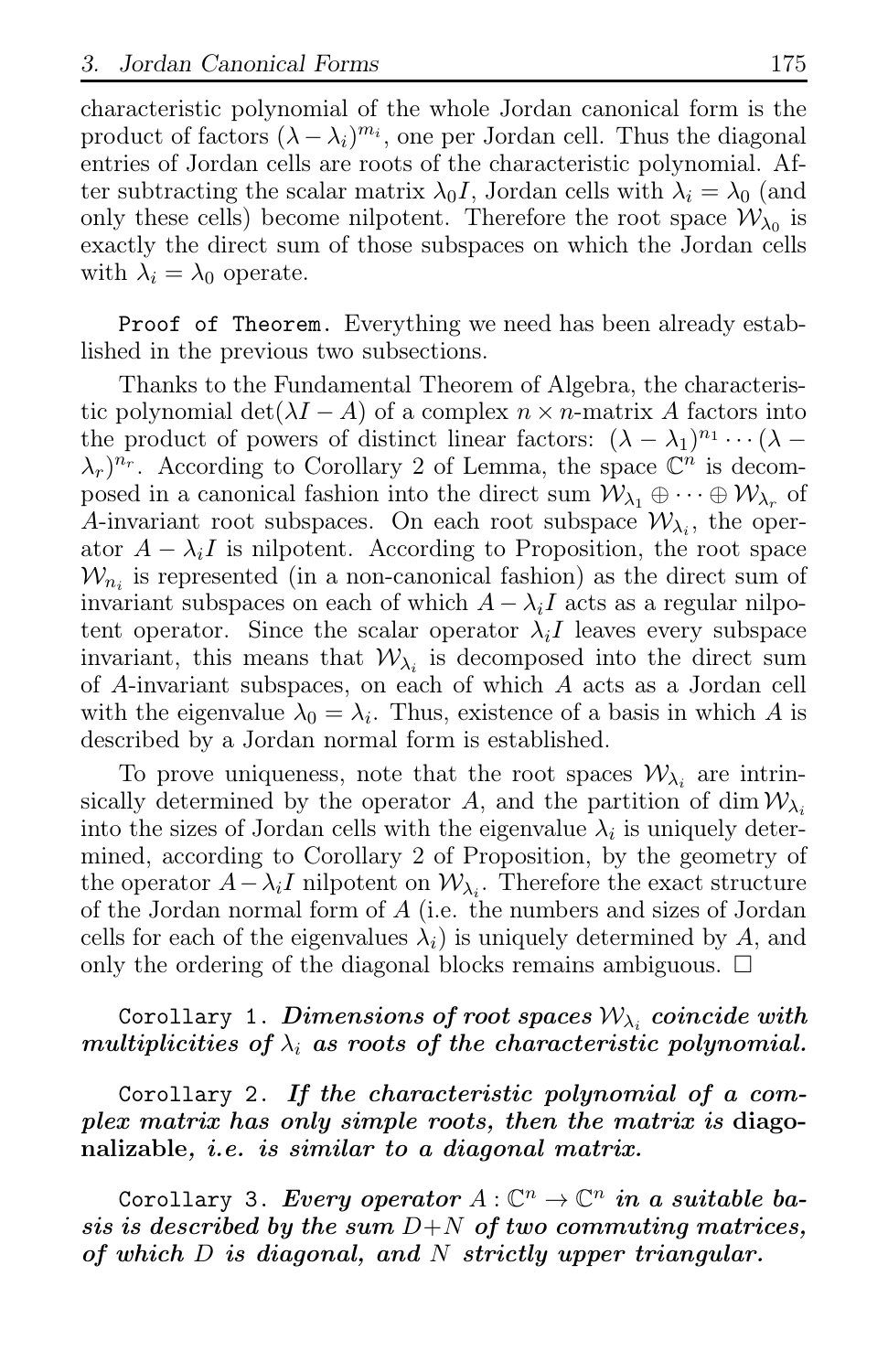# Corollary 4. Every operator on a complex vector space of finite dimension can be represented as the sum  $D + N$  of two commuting operators, of which D is diagonalizable and N nilpotent.

**Remark.** We used that  $\mathbb{K} = \mathbb{C}$  only to factor the characteristic polynomial of the matrix  $\vec{A}$  into linear factors. Therefore the same results hold true over any field  $\mathbb K$  such that all non-constant polynomials from  $\mathbb{K}[\lambda]$  factor into linear factors. Such fields are called **algebraically closed**. In fact (see  $[8]$ ) every field  $\mathbb{K}$  is contained in an algebraically closed field. Thus every linear operator  $A: \mathbb{K}^n \to \mathbb{K}^n$  can be brought to a Jordan normal form by transformations  $A \mapsto C^{-1}AC$ , where however entries of C and scalars  $\lambda_0$  in Jordan cells may belong to a larger field  $\mathbb{F} \supset \mathbb{K}^8$ . We will see how this works when  $\mathbb{K} = \mathbb{R}$ and  $\mathbb{F} = \mathbb{C}$ .

### EXERCISES

427. Find Jordan normal forms of the following matrices:

| $(a)\left[\begin{array}{ccc} 1 & 2 & 0\\ 0 & 2 & 0\\ -2 & -2 & 1 \end{array}\right],\quad (b)\left[\begin{array}{ccc} 4 & 6 & 0\\ -3 & -5 & 0\\ -3 & -6 & 1 \end{array}\right],\quad (c)\left[\begin{array}{ccc} 13 & 16 & 16\\ -5 & -7 & -6\\ -6 & -8 & -7 \end{array}\right],$         |  |
|------------------------------------------------------------------------------------------------------------------------------------------------------------------------------------------------------------------------------------------------------------------------------------------|--|
| $(d) \left[\begin{array}{cccc} 3 & 0 & 8 \\ 3 & -1 & -6 \\ -2 & 0 & -5 \end{array}\right], \ \ (e) \left[\begin{array}{cccc} -4 & 2 & 10 \\ -4 & 3 & 7 \\ -3 & 1 & 7 \end{array}\right], \ \ (f) \left[\begin{array}{cccc} 7 & -12 & -2 \\ 3 & -4 & 0 \\ -2 & 0 & 2 \end{array}\right],$ |  |
| $(g)\left[\begin{array}{cccc} -2 & 8 & 6 \\ -4 & 10 & 6 \\ 4 & -8 & -4 \end{array}\right],\ \ (h)\left[\begin{array}{cccc} 0 & 3 & 3 \\ -1 & 8 & 6 \\ 2 & -14 & -10 \end{array}\right],\ \ (i)\left[\begin{array}{cccc} 1 & 1 & -1 \\ -3 & -3 & 3 \\ -2 & -2 & 2 \end{array}\right],$    |  |
| $(j)\left[\begin{array}{rrr} 1 & -1 & 2 \\ 3 & -3 & 6 \\ 2 & -2 & 4 \end{array}\right], (k)\left[\begin{array}{rrr} -1 & 1 & 1 \\ -5 & 21 & 17 \\ 6 & -26 & -21 \end{array}\right], (l)\left[\begin{array}{rrr} 3 & 7 & -3 \\ -2 & -5 & 2 \\ -4 & -10 & 3 \end{array}\right],$           |  |
| $(m)\left[\begin{array}{ccc} 8 & 30 & -14 \\ -6 & -19 & 9 \\ -6 & -23 & 11 \end{array}\right],\ (n)\left[\begin{array}{ccc} 9 & 22 & -6 \\ -1 & -4 & 1 \\ 8 & 16 & -5 \end{array}\right],\ (o)\left[\begin{array}{ccc} 4 & 5 & -2 \\ -2 & -2 & 1 \\ -1 & -1 & 1 \end{array}\right].$     |  |

428. Compute powers of Jordan cells.  $\frac{1}{2}$ 

429. Prove that if some power of a complex matrix is the identity, then the matrix is diagonalizable.

430. Prove that transposed square matrices are similar.

431. Prove that tr  $A = \sum_i \lambda_i$  and det  $A = \prod_i \lambda_i$ , where  $\lambda_1, \ldots, \lambda_n$  are all roots of the characteristic polynomial (repeated according to their multiplicities).

 ${}^{8}$ For this,  $\mathbb F$  does not have to be algebraically closed, but only needs to contain all roots of det( $\lambda I - A$ ).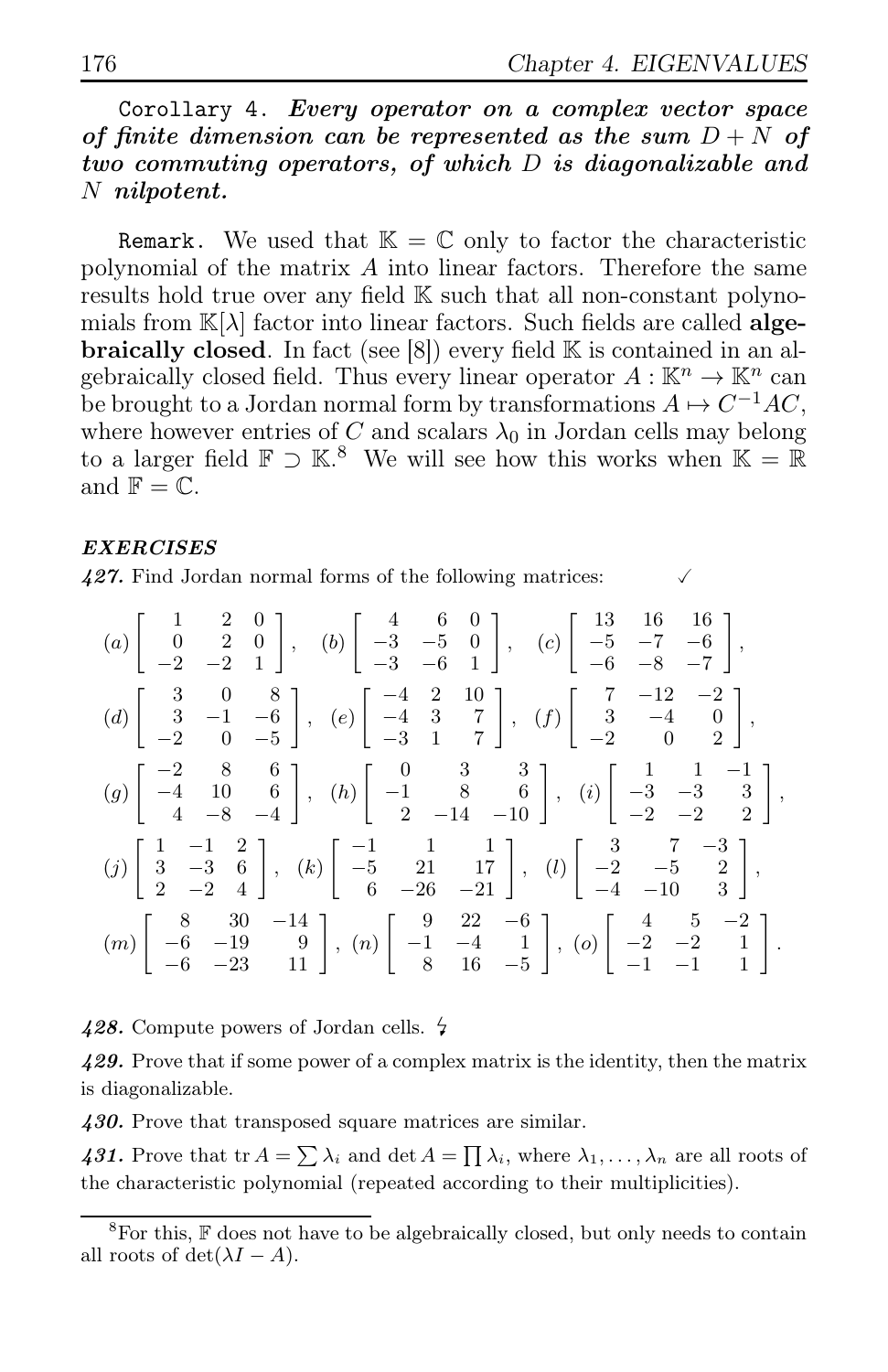432. Prove that a square matrix satisfies its own characteristic equation; namely, if p denotes the characteristic polynomial of a matrix A, then  $p(A) = 0$ . (This identity is called the Cayley-Hamilton equation.)

## The Real Case

Let  $A: \mathbb{R}^n \to \mathbb{R}^n$  be an R-linear operator. It acts<sup>9</sup> on the complexification  $\mathbb{C}^n$  of the real space, and commutes with the complex conjugation operator  $\sigma : \mathbf{x} + i\mathbf{y} \mapsto \mathbf{x} - i\mathbf{y}$ .

The characteristic polynomial  $\det(\lambda I - A)$  has real coefficients, but its roots  $\lambda_i$  can be either real or come in pairs of complex conjugated roots (of the same multiplicity). Consequently, the complex root spaces  $W_{\lambda_i}$ , which are defined as null spaces in  $\mathbb{C}^n$  of sufficiently high powers of  $A - \lambda_i I$ , come in two types. If  $\lambda_i$  is real, then the root space is real in the sense that it is  $\sigma$ -invariant, and thus is the complexification of the real root space  $W_{\lambda_i} \cap \mathbb{R}^n$ . If  $\lambda_i$  is not real, and  $\bar{\lambda}_i$  is its complex conjugate, then  $\mathcal{W}_{\lambda_i}$  and  $\mathcal{W}_{\overline{\lambda}_i}$  are different root spaces of A, but they are transformed into each other by  $\sigma$ . Indeed,  $\sigma A = A\sigma$ , and  $\sigma \lambda_i = \bar{\lambda}_i \sigma$ . Therefore, if  $\mathbf{z} \in \mathcal{W}_{\lambda_i}$ , i.e.  $(A - \lambda_i I)^d \mathbf{z} = \mathbf{0}$  for some d, then  $\mathbf{0} = \sigma (A - \lambda_i I)^d \mathbf{z} = (A - \overline{\lambda}_i I)^d \sigma \mathbf{z}$ , and hence  $\sigma \mathbf{z} \in \mathcal{W}_{\overline{\lambda}_i}$ . This allows one to obtain the following improvement for the Jordan Canonical Form Theorem applied to real matrices.

# Theorem. A real linear operator  $A : \mathbb{R}^n \to \mathbb{R}^n$  can be represented by the matrix in a Jordan normal form with respect to a basis of the complexified space  $\mathbb{C}^n$  invariant under complex conjugation.

**Proof.** In the process of construction bases in  $\mathcal{W}_{\lambda_i}$  in which A has a Jordan normal form, we can use the following procedure. When  $\lambda_i$  is real, we take the real root space  $\mathcal{W}_{\lambda_i} \cap \mathbb{R}^n$  and take in it a real basis in which the matrix of  $A - \lambda_i I$  is block-diagonal with regular nilpotent blocks. This is possible due to Proposition applied to the case  $\mathbb{K} = \mathbb{R}$ . This real basis serves then as a  $\sigma$ -invariant complex basis in the complex root space  $W_{\lambda_i}$ . When  $W_{\lambda_i}$  and  $W_{\bar{\lambda}_i}$  is a pair of complex conjugated root spaces, then we take a required basis in one of them, and then apply  $\sigma$  to obtain such a basis in the other. Taken together, the bases form a  $\sigma$ -invariant set of vectors.  $\Box$ 

Of course, for each Jordan cell with a non-real eigenvalue  $\lambda_0$ , there is another Jordan cell of the same size with the eigenvalue  $\bar{\lambda}_0$ .

<sup>&</sup>lt;sup>9</sup>Strictly speaking, it is the complexification  $A^{\mathbb{C}}$  of A that acts on  $\mathbb{C}^n = (\mathbb{R}^n)^{\mathbb{C}}$ , but we will denote it by the same letter A.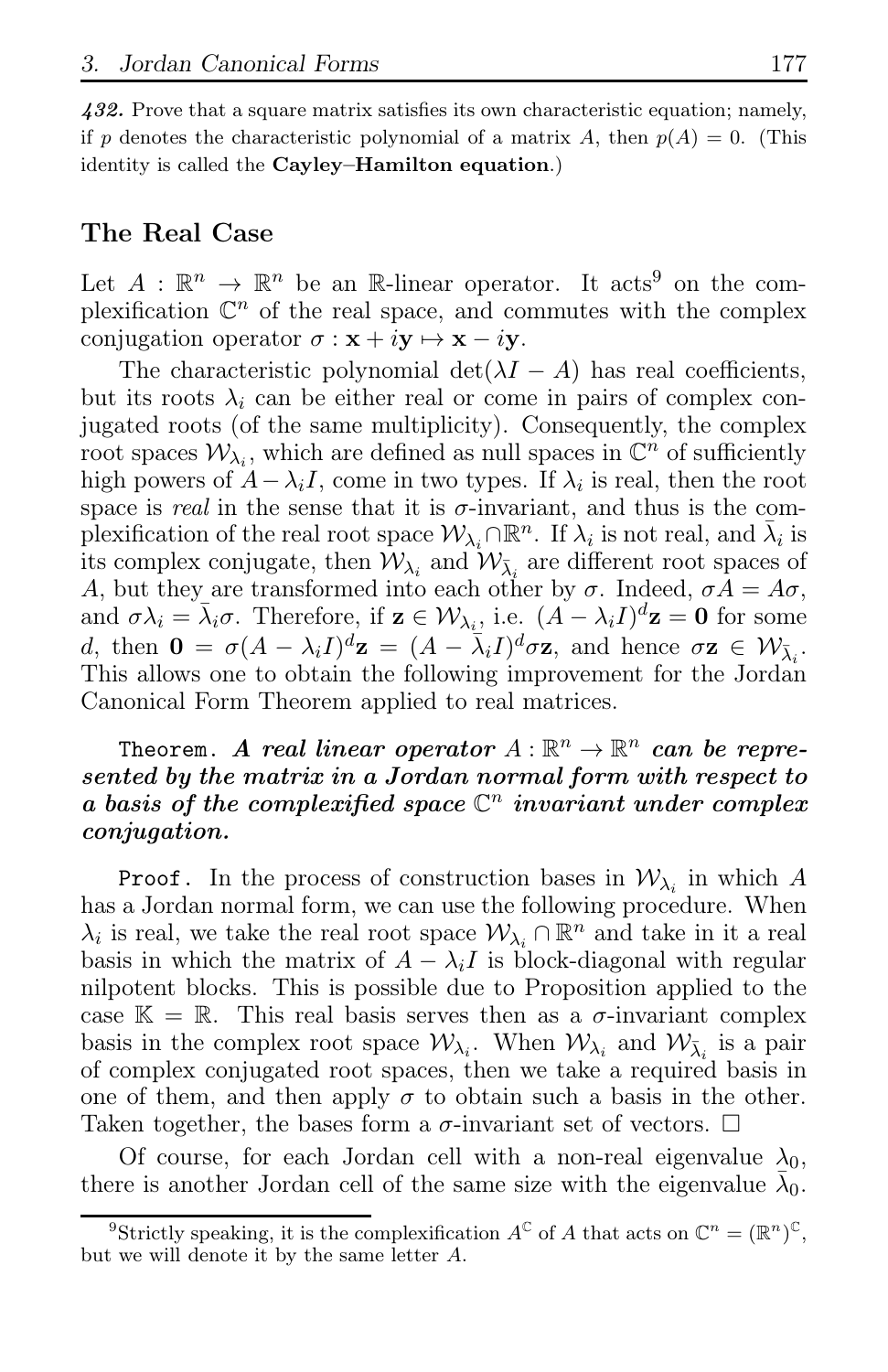.

Moreover, if  $e_1, \ldots, e_m$  is the basis in the A-invariant subspace of the first cell, i.e.  $A\mathbf{e}_k = \lambda_0 \mathbf{e}_k + \mathbf{e}_{k-1}$ ,  $k = 2, \ldots, m$ , and  $A\mathbf{e}_1 = \lambda_0 \mathbf{e}_1$ , then the A-invariant subspace corresponding to the other cell comes with the complex conjugate basis  $\bar{\mathbf{e}}_1, \ldots, \bar{\mathbf{e}}_m$ , where  $\bar{\mathbf{e}}_k = \sigma \mathbf{e}_k$ . The direct sum  $\mathcal{U} := \text{Span}(\mathbf{e}_1, \dots, \mathbf{e}_m, \bar{\mathbf{e}}_1, \dots, \bar{\mathbf{e}}_m)$  of the two subspaces is both  $A$ - and  $\sigma$ -invariant and thus is a complexification of the real A-invariant subspace  $\mathcal{U} \cap \mathbb{R}^n$ . We use this to describe a real normal form for the action of A on this subspace.

Namely, let  $\lambda_0 = \alpha - i\beta$ , and write each basis vector  $\mathbf{e}_k$  in terms of its real and imaginary part:  $\mathbf{e}_k = \mathbf{u}_k - i\mathbf{v}_k$ . Then the real vectors  $\mathbf{u}_k$ and  $v_k$  form a real basis in the real part of the complex 2-dimensional space spanned by  $e_k$  and  $\bar{e}_k = \mathbf{u}_k + i\mathbf{v}_k$ . Thus, we obtain a basis  $\mathbf{u}_1, \mathbf{v}_1, \mathbf{u}_2, \mathbf{v}_2, \ldots, \mathbf{u}_m, \mathbf{v}_m$  in the subspace  $\mathcal{U} \cap \mathbb{R}^n$ . The action of A on this basis is found from the formulas:

$$
A\mathbf{u}_1 + iA\mathbf{v}_1 = (\alpha - i\beta)(\mathbf{u}_1 + i\mathbf{v}_1) = (\alpha \mathbf{u}_1 + \beta \mathbf{v}_1) + i(-\beta \mathbf{u}_1 + \alpha \mathbf{v}_1),
$$
  
\n
$$
A\mathbf{u}_k + iA\mathbf{v}_k = (\alpha \mathbf{u}_k + \beta \mathbf{v}_k + \mathbf{u}_{k-1}) + i(-\beta \mathbf{u}_k + \alpha \mathbf{v}_k + \mathbf{v}_{k-1}), k > 1.
$$

Corollary 1. A linear operator  $A: \mathbb{R}^n \to \mathbb{R}^n$  is represented in a suitable basis by a block-diagonal matrix with the diagonal blocks that are either Jordan cells with real eigenvalues, or have the form  $(\beta \neq 0)$ :

| $\alpha$       | $-\beta$ 1 |           | $0\quad 0$          |                |   |           |                |                |          |
|----------------|------------|-----------|---------------------|----------------|---|-----------|----------------|----------------|----------|
|                | $\alpha$ 0 |           |                     | $1 \quad 0$    |   |           |                |                |          |
| $\overline{0}$ |            |           | 0 $\alpha$ $-\beta$ | $\overline{1}$ |   |           |                |                |          |
| 0              |            | $0 \beta$ | $\alpha$ 0          |                | 1 |           |                |                |          |
|                |            |           |                     |                |   |           |                |                |          |
|                |            |           |                     |                | 0 | $\alpha$  | $-\beta$ 1     |                |          |
|                |            |           |                     |                | 0 | $\beta^-$ | $\alpha$       | $\overline{0}$ |          |
|                |            |           |                     |                |   | $0^-$     | $\overline{0}$ | $\alpha$       |          |
|                |            |           |                     |                |   |           | $\overline{0}$ | $\beta$        | $\alpha$ |

# Corollary 2. If two real matrices are related by a complex similarity transformation, then they are related by a real similarity transformation.

Remark. The proof meant here is that if two real matrices are similar over C then they have the same Jordan normal form, and thus they are similar over  $\mathbb R$  to the same real matrix, as described in Corollary 1. However, Corollary 2 can be proved directly, without a reference to the Jordan Canonical Form Theorem. Namely, if two real matrices,  $A$  and  $A'$ , are related by a complex similarity transformation:  $\vec{A}' = C^{-1}\vec{AC}$ , we can rewrite this as  $CA' = \vec{AC}$ , and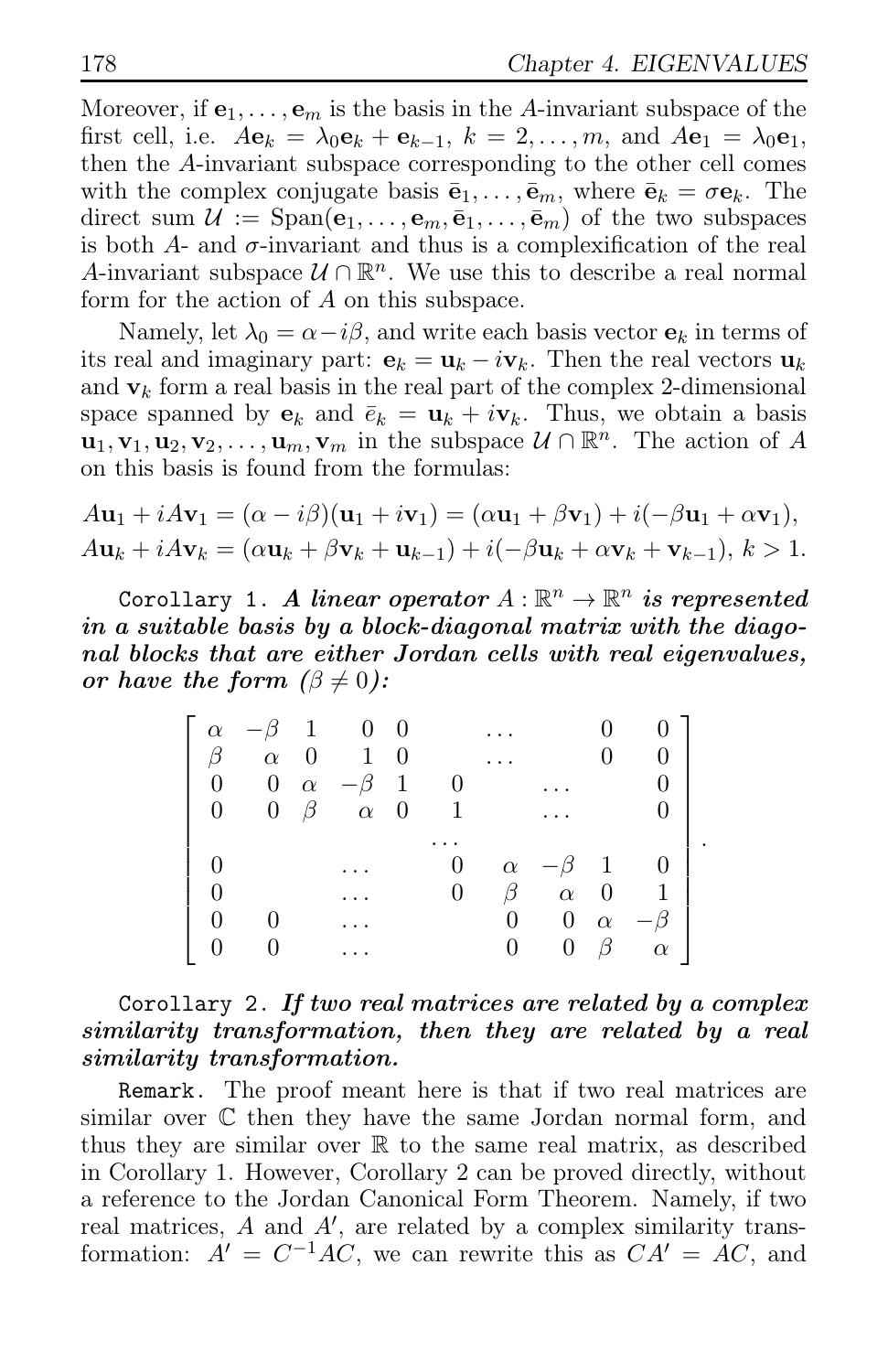taking  $C = B + iD$  where B and D are real, obtain:  $BA' = AB$  and  $DA' = AD$ . The problem now is that neither B nor D is guaranteed to be invertible. Yet, there must exist an invertible linear combination  $E = \lambda B + \mu D$ , for if the polynomial  $\det(\lambda B + \mu D)$  of  $\lambda$  and  $\mu$ vanishes identically, then  $\det(B + iD) = 0$  too. For invertible E, we have  $EA' = AE$  and hence  $A' = E^{-1}AE$ .

### EXERCISES

433. Classify all linear operators in  $\mathbb{R}^2$  up to linear changes of coordinates.

434. Consider real traceless  $2 \times 2$ -matrices  $\begin{bmatrix} a & b \\ c & a \end{bmatrix}$  $c - a$  as points in the 3-dimensional space with coordinates  $a, b, c$ . Sketch the partition of this space into similarity classes.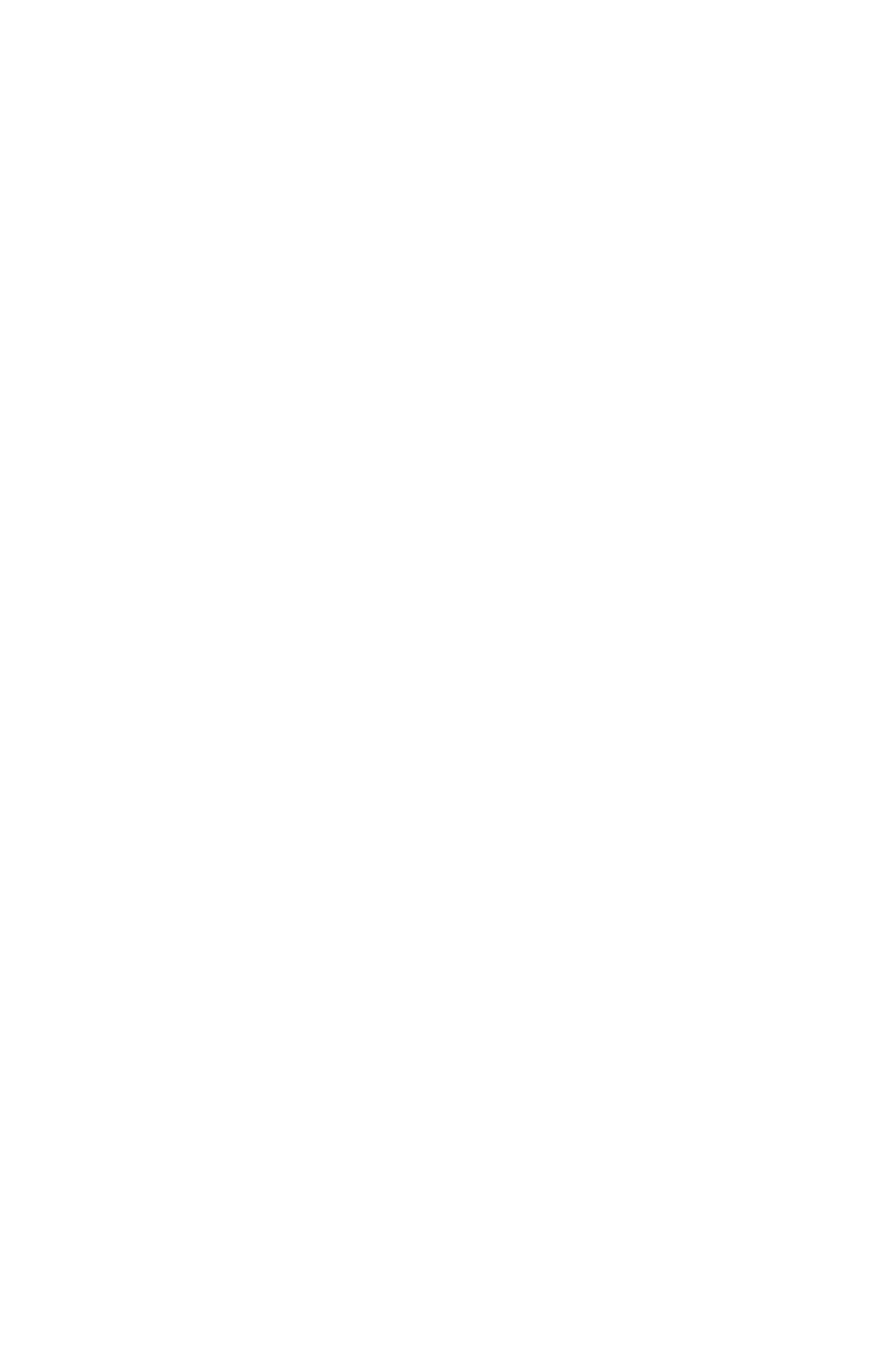# 4 Linear Dynamical Systems

We consider here applications of Jordan Canonical Forms to dynamical systems, i.e. models of evolutionary processes. An evolutionary system can be described mathematically as a set,  $X$ , of states of the system, and a collection of maps  $g_{t_1}^{t_2}$ :  $X \to X$  which describe the evolution of the states from the time moment  $t_1$  to the time moment  $t_2$ , whereas the composition of  $g_{t_2}^{t_3}$  with  $g_{t_1}^{t_2}$  is required to coincide with  $g_{t_1}^{t_3}$ .

One says that the dynamical sustem is time-independent (or stationary), if the maps  $g_{t_1,t_2}$  depend only on the time increment  $t = t_2 - t_1$ , i.e.  $g_{t_1}^{t_2} = g_0^{t_2 - t_1}$ . Omitting the subscript 0, we then have a family of maps  $g^t: X \to X$  satisfying  $g^t g^u = g^{t+u}$ .

We will consider time-independent linear dynamical systems, i.e. such systems where the states form a vector space,  $\mathcal{V}$ , and the evolution maps are linear, and examine both cases: of discrete time or continuous time. In the latter case, time takes on integer values  $t \in \mathbb{Z}$ , and the evolution is described by **iterations** of an invertible linear map  $G: V \to V$ . Namely, if the state of the system at  $t = 0$  is  $\mathbf{x}(0) \in \mathcal{V}$ , then the state of the system at the moment  $n \in \mathbb{Z}$  is  $\mathbf{x}(n) =$  $G^{n}x(0)$ . In the case of continuous time, a time-independent linear dynamical systems are described by a system of constant coefficient **linear** ordinary differential equations (ODE for short):  $\dot{\mathbf{x}} = A\mathbf{x}$ , and the evolution maps are found by solving the system.

We begin with the case of discrete time.

# Iterations of Linear Maps

Example 1: Fibonacci numbers.. The sequence of integers

$$
0, 1, 1, 2, 3, 5, 8, 13, 21, 34, \ldots,
$$

formed by adding the previous two terms to obtaine the next one, is well-known under the name of **Fibonacci sequence**.<sup>10</sup> It is the solution of the 2nd order linear recursion relation  $f_{n+1} = f_n +$  $f_{n-1}$ , satisfying the intial conditions  $f_0 = 0, f_1 = 1$ . The sequence can be recast as a trajectory of a linear dynamical system on the plane as follows. Append the pair  $f_n, f_{n+1}$  of consecutive terms of the sequence into a 2-column  $(x_n, y_n)^t$  and express the next pair as a

 $10$ After Leonardo Fibonacci (c. 1170 – c. 1250).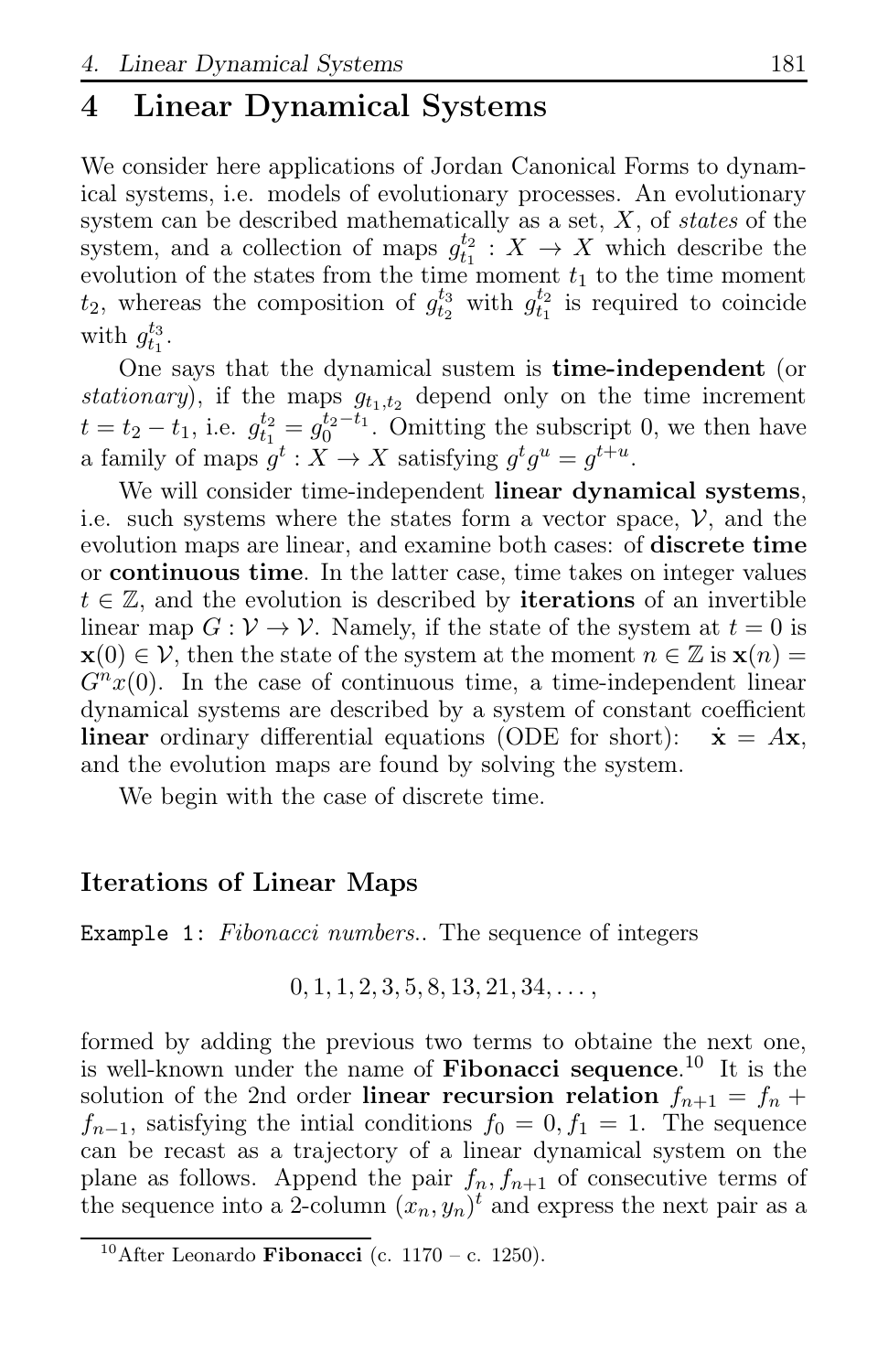function of the previous one:

$$
\begin{bmatrix} x_{n+1} \\ y_{n+1} \end{bmatrix} = \begin{bmatrix} 0 & 1 \\ 1 & 1 \end{bmatrix} \begin{bmatrix} x_n \\ y_n \end{bmatrix}, \text{ where } \begin{bmatrix} x_n \\ y_n \end{bmatrix} := \begin{bmatrix} f_n \\ f_{n+1} \end{bmatrix}.
$$

We will now derive the general formula for the numbers  $f_n$  (and for all solutions to the recursion relation).

The characteristic polynomial of the matrix  $G := \begin{bmatrix} 0 & 1 \\ 1 & 1 \end{bmatrix}$  is  $\lambda^2 - \lambda - 1$ . It has two roots  $\lambda_{\pm} = (1 \pm \sqrt{5})/2$ . The corresponding eigenvectors can be taken in the form  $\mathbf{v}_{\pm} = \begin{bmatrix} 1 \\ 1 \end{bmatrix}$  $\lambda_\pm$ . Let  $\mathbf{v}(0)$  be the vector of initial conditions (it is  $\begin{bmatrix} 0 \\ 1 \end{bmatrix}$ 1 for the Fibonacci sequence), and let it be written as a linear combination of the eigenvectors:  $\mathbf{v}(0) = C_+ \mathbf{v}_+ + C_- \mathbf{v}_-$ . Then  $\mathbf{v}(n) := G^n \mathbf{v}(0) = C_+ \lambda_+^n \mathbf{v}_+ + C_- \lambda_-^n \mathbf{v}_-$ . Taking the first component of this vector equality, we obtain the general formula, depending on two arbitrary constants,  $C_{\pm}$ , for solutions of the recursion relation  $x_{n+1} = x_n + x_{n-1}$ :

$$
x_n = C_+ \left(\frac{1+\sqrt{5}}{2}\right)^n + C_- \left(\frac{1-\sqrt{5}}{2}\right)^n.
$$

For the Fibonacci sequence, from equations  $\lambda_+ C_+ + \lambda_- C_- = 1$ ,  $C_+ + C_- = 0$ , we find  $C_{\pm} = \pm 1/\sqrt{5}$ , and hence

$$
f_n = \frac{1}{\sqrt{5}} \left[ \left( \frac{1+\sqrt{5}}{2} \right)^n - \left( \frac{1-\sqrt{5}}{2} \right)^n \right].
$$

Note that  $|\lambda_-| < 1$ , and  $|\lambda_+| > 1$ . Consequently, as *n* increases indefinitely, the second summand tends to 0, and the first to infinity. Thus asymptotically (for large n)  $f_n \approx [(1 + \sqrt{5})/2]^n/\sqrt{5}$ , while consecutive ratios  $f_{n+1}/f_n$  tend to  $\lambda_+ = (1 + \sqrt{5})/2$ , known as **golden ratio**. In fact the fractions  $3/2$ ,  $5/3$ ,  $8/5$ ,  $13/8$ ,  $21/13$ ,  $34/21$ , ..., i.e.  $f_{n+1}/f_n$ , are the best possible rational approximations to the golden ratio with the denominators not eexceeding  $f_n$ .<sup>11</sup>

<sup>&</sup>lt;sup>11</sup>The golden ratio often occurs in Nature. For example, on a pine cone, or a pineapple fruit, count the numbers of spirals (formed by the scales near the stem) going in clockwise and counter-clockwise directions. Most likely you'll find two consquitive Fibonacci numbers: 5 and 8, or 8 and 13. It is not surprising that such observations led to the mystical believes of our ancestors into magical properties of the golden ratio. In fact we shouldn't judge them too harshely: Inspite of some plausible scientific models, the causes for occurences of Fibonacci numbers and the golden ratio in various plants are still not entirely clear.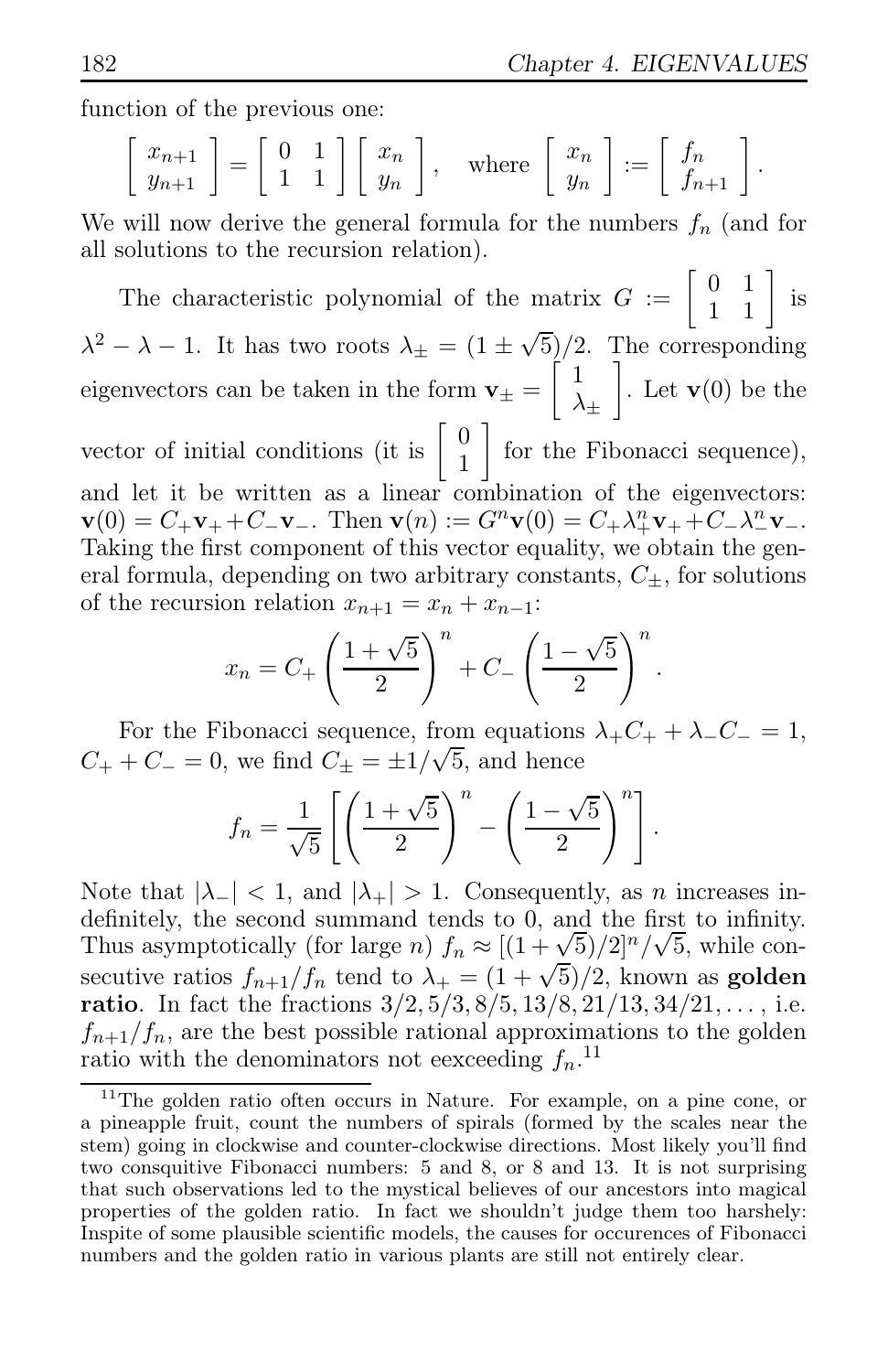4. Linear Dynamical Systems 183

In general, an (invertible) linear map  $G : \mathbb{R}^m \to \mathbb{R}^m$  defines a linear dynamical system: Given the initial state  $v(0)$ , the state at the discrete time moment  $n \in \mathbb{Z}$  is defined by  $\mathbf{v}(n) = G^n \mathbf{v}(0)$ . In order to efficiently compute the state  $\mathbf{v}(n)$ , we need therefore to compute powers of a linear map.

According to the general theory, there exists an invertible complex matrix C such that  $G = CJC^{-1}$ , where J is one of the Jordam Canonical Forms. Therefore

$$
G^{n} = (CJC^{-1})(CJC^{-1})\dots(CJC^{-1}) = CJ^{n}C^{-1},
$$

and the problem reduces to that for J. Recall that  $J = D + N$ , the sum of a diagonal matrix  $D$  (whose diagonal entries are eigenvalues of G), and of a nilpotent Jordan matrix N (in particular,  $N^m = 0$ ), commuting with  $D$ . Thus, by the binomial formula, we have a finite sum:

$$
J^{n} = (D+N)^{n} = D^{n} + nD^{n-1}N + {n \choose 2}D^{n-1}N^{2} + {n \choose 3}D^{n-3}N^{3} + \cdots
$$

Example 2: Powers of Jordan cells. In fact, to find explicitly the powers of  $J<sup>n</sup>$  it suffcices to do this for each Jordan cell ceparately:

|  |          |  |                                                             | $\begin{bmatrix} \lambda & 1 & 0 & 0 & \cdots \end{bmatrix}^n$                                            |                                                                                                           | $= \left[\begin{array}{cccc} \lambda^n & n\lambda^{n-1} & \binom{n}{2}\lambda^{n-2} & \binom{n}{3}\lambda^{n-3} & \cdots \\ 0 & \lambda^n & n\lambda^{n-1} & \binom{n}{2}\lambda^{n-2} & \cdots \\ 0 & 0 & \lambda^n & n\lambda^{n-1} & \cdots \end{array}\right]$ |                        |
|--|----------|--|-------------------------------------------------------------|-----------------------------------------------------------------------------------------------------------|-----------------------------------------------------------------------------------------------------------|--------------------------------------------------------------------------------------------------------------------------------------------------------------------------------------------------------------------------------------------------------------------|------------------------|
|  |          |  |                                                             |                                                                                                           | $\begin{bmatrix} 0 & \lambda & 1 & 0 & \dots \end{bmatrix}$ $\begin{bmatrix} 0 & \lambda^n \end{bmatrix}$ |                                                                                                                                                                                                                                                                    |                        |
|  |          |  | $\begin{bmatrix} 0 & 0 & \lambda & 1 & \dots \end{bmatrix}$ | $\begin{array}{c} \begin{array}{c} \end{array} \end{array}$                                               |                                                                                                           |                                                                                                                                                                                                                                                                    |                        |
|  |          |  |                                                             | $\begin{bmatrix} 0 & 0 & 0 & \lambda & \dots & \end{bmatrix} \qquad \begin{bmatrix} 0 \\ 0 \end{bmatrix}$ |                                                                                                           | $\lambda^n$                                                                                                                                                                                                                                                        | $\sim$ . $\sim$ $\sim$ |
|  | $\cdots$ |  |                                                             |                                                                                                           | $\cdots$                                                                                                  |                                                                                                                                                                                                                                                                    |                        |

Example 3. Let us find the general formula for solutions of the recursive sequence  $a_{n+1} = 4a_n - 6a_{n-1} + 4a_{n-2} - a_{n-3}$ . Put  $\mathbf{v}(n) =$  $(a_{n-3}, a_{n-2}, a_{n-1}, a_n)^t$ , Then  $\mathbf{v}(n+1) = G\mathbf{v}(n)$ , where

$$
G = \left[ \begin{array}{rrr} 0 & 1 & 0 & 0 \\ 0 & 0 & 1 & 0 \\ 0 & 0 & 0 & 1 \\ -1 & 4 & -6 & 4 \end{array} \right].
$$

The reader is asked to check that

$$
\det(\lambda I - G) = \lambda^4 - 4\lambda^3 + 6\lambda^2 - 4\lambda + 1 = (\lambda - 1)^4.
$$

Therefore G has only one eigenvalue:  $\lambda = 1$ , which is a root of multiplicity 4. Besides, the rank of  $I - G$  is at least 3 due to the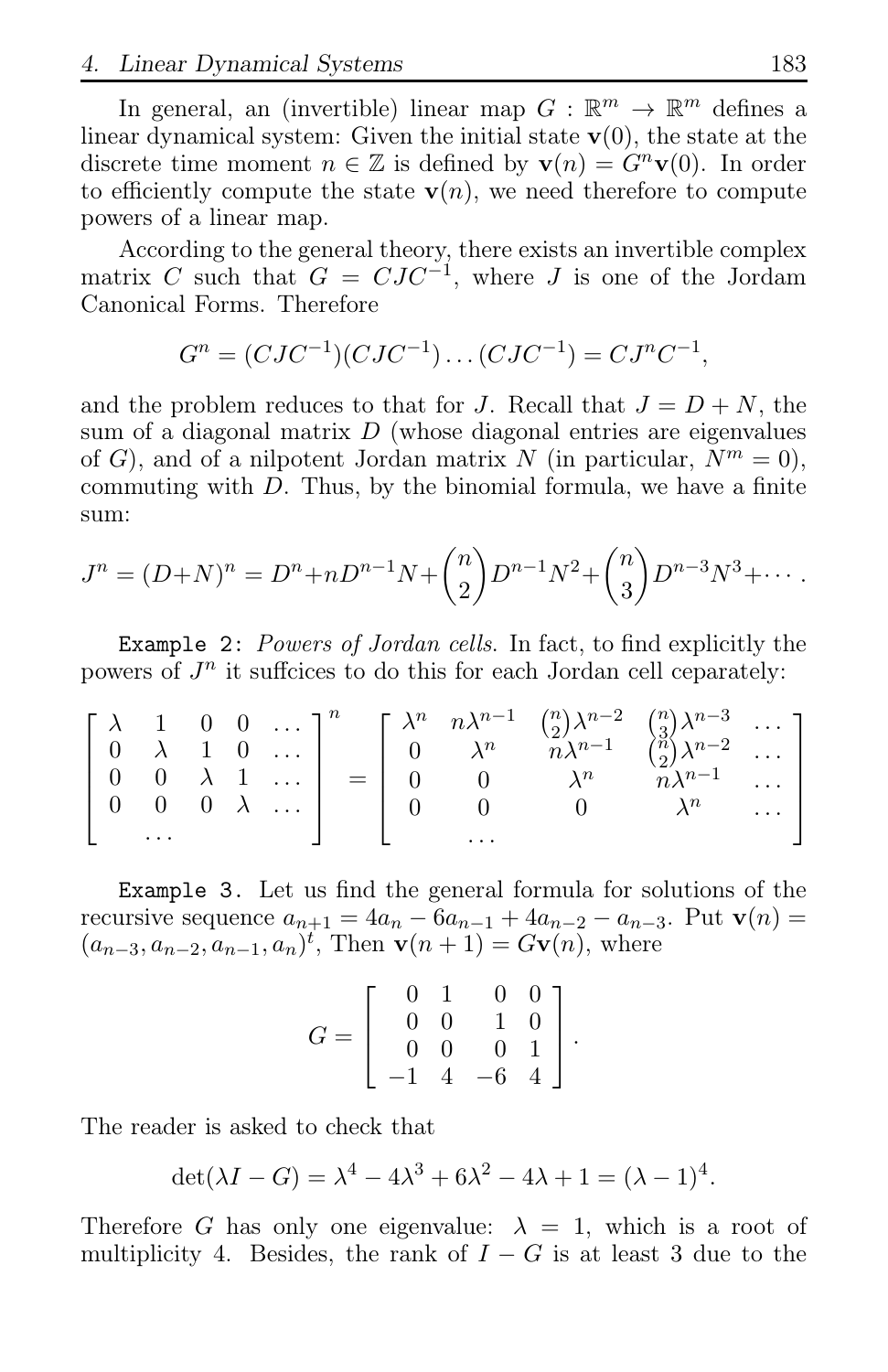$3 \times 3$ -identity matrix which occurs in the right upper corner of G. This shows that the eigenspace has dimension 1, and thus the Jordan canonical form of  $G$  has only one Jordan cell,  $J$ , of size 4, with the eigenvalue 1. Examining the matrix entries of  $J<sup>n</sup>$  from Example 2 (with  $\lambda = 1, m = 4$ ), we see that they all have the form  $\binom{n}{k}$  $\binom{n}{k}$ , where  $k = 0, 1, 2, 3$ . Note that as functions of n these binomial coefficients form a basis in the space of polynomilas of the form  $C_0 + C_1 n + C_2 n^2 +$  $C_3 n^3$ . We conclude that matrix entries of  $G^n = C J^n C^{-1}$  must be, as functions of n, polynomilas of degree  $\leq$  3. In particular,  $a_n$  must be a polynomial of n of degree  $\leq$  3. Since solution sequences  $\{a_n\}$ must depend on 4 arbitrary parameters  $a_0, a_1, a_2, a_3$ , and thus form a 4-dimensional space (the same as the space of polynomials of degree  $\leq$  3), we finally conlude that the general solution to the recursion equation has the form  $a_n = C_0 + \tilde{C_1}n + C_2n^2 + C_3n^3$ , where  $C_i$  are arbitrary constants. Given specific values of  $a_0, a_1, a_2, a_3$ , one can find the corresponding values of  $C_0$ ,  $C_1$ ,  $C_2$ ,  $C_3$  by plugging  $n = 0, 1, 2, 3$ , and solving the system of 4 linear equations.

As it follows from Example 2 (and is illustrated by Examples 1 and 3), for any discrete dymanical system  $v(n + 1) = Gv(n)$ , components of the vector trajectories  $\mathbf{v}(n) = G^n \mathbf{v}(0)$  as functions of n are linear combinations of the monomials  $\lambda_i^n n^{k-1}$ , where  $\lambda_i$  is a roots of the characteristic polynomial of the operator G, and k does not exceed the multiplicity of this root. In particular, if all roots are simple, the egneral solution has the form  $\mathbf{v}(n) = \sum_{i=1}^{m} C_i \lambda_i^n \mathbf{v}_i$ , where  $\mathbf{v}_i$  is an eigenvector corresponding to the eigenvalue  $\lambda_i$ , and  $C_i$  are arbitrary constants.

### EXERCISES

435. Find the general formula for the sequence  $a_n$  such that  $a_0 = 2$ ,  $a_1 = 1$ , and  $a_{n+1} = a_n + a_{n-1}$  for all  $n \geq 1$ .

436. Find all solutions to the recursion equation  $a_{n+1} = 5a_n + 6a_{n-1}$ .

437. For the recursion equation  $a_{n+1} = 6a_n - 9a_{n-1}$ , express the general solutions as a function of n,  $a_0$  and  $a_1$ .  $\checkmark$ 

438. Given two sequences  $\{x_n\}, \{y_n\}$  satisfying  $x_{n+1} = 4x_n + 3y_n$ ,  $y_{n+1} = 3x_n +$  $2y_n$ , and such that  $x_0 = y_0 = 13$ . Find the limit of the ratio  $x_n/y_n$  as n tends to:  $(a) + \infty$ ; (b)  $-\infty$ .  $\checkmark$ 

439. Prove that for a given  $G: V \to V$ , all trajectories  $\{x(n)\}\$  of a given dynamical system  $\mathbf{x}(n+1) = G\mathbf{x}(n)$  form a linear subspace of dimension dim V in the space of all vector-valued sequences.

440.<sup>★</sup> For integer  $n > 0$ , prove that  $\left(\frac{3+\sqrt{17}}{2}\right)^n + \left(\frac{3-\sqrt{17}}{2}\right)^n$  is an odd integer.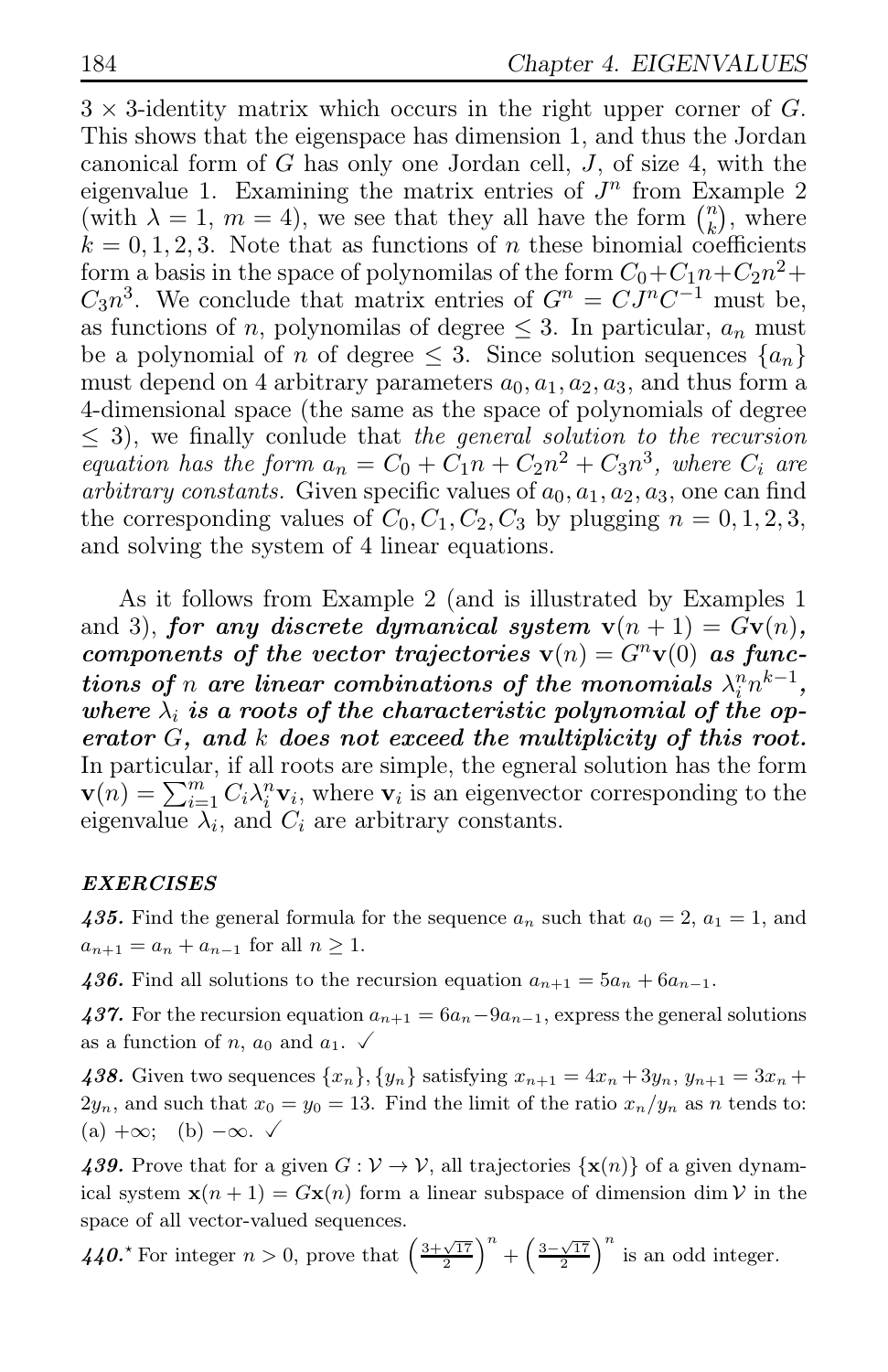## Linear ODE Systems

Let

$$
\dot{x}_1 = a_{11}x_1 + ... + a_{1n}x_n
$$
  
\n...  
\n
$$
\dot{x}_2 = a_{n1}x_1 + ... + a_{nn}x_n
$$

be a linear homogeneous system of ordinary differential equations with constant (possibly complex) coefficients  $a_{ij}$ . It can be written in the matrix form as  $\dot{\mathbf{x}} = A\mathbf{x}$ .

Consider the infinite matrix series

$$
e^{tA} := I + tA + \frac{t^2A^2}{2} + \frac{t^3A^3}{6} + \dots + \frac{t^kA^k}{k!} + \dots
$$

If  $M$  is an upper bound for the absolute values of the entries of  $A$ , then the matrix entries of  $t^k A^k$  are bounded by  $n^k t^k M^k$ . It is easy to deduce from this that the series converges (at least as fast as the series for  $e^{ntM}$ ).

Proposition. The solution to the system  $\dot{x} = Ax$  with the initial condition  $\mathbf{x}(0)$  is given by the formula  $\mathbf{x}(t) = e^{tA}\mathbf{x}(0)$ .

**Proof.** Differentiating the series  $\sum_{0}^{\infty} t^{k} A^{k}/k!$  we find

$$
\frac{d}{dt}e^{tA} = \sum_{k=1}^{\infty} \frac{t^{k-1}A^k}{(k-1)!} = \sum_{k=0}^{\infty} \frac{t^kA^{k+1}}{k!} = Ae^{tA}
$$

and hence  $\frac{d}{dt}e^{tA}\mathbf{x}(0) = A(e^{tA}\mathbf{x}(0))$ . Thus  $\mathbf{x}(t)$  satisfies the ODE system. At  $t = 0$  we have  $e^{0A} \mathbf{x}(0) = I \mathbf{x}(0) = \mathbf{x}(0)$  and therefore the initial condition is also satisfied.  $\Box$ 

Remark. This Proposition uses the exponential fucntion  $A \mapsto$  $e^A$  of a matrix (or of a linear operator). The exponential fucntion satisfies  $e^{A}e^{B}=e^{A+B}$  provided that A and B commute. This can be proved the same way as this is done in the supplement *Complex* Numbers for the exponential function of the complex argument.

The proposition reduces the problem of solving the ODE system  $\dot{\mathbf{x}} = A\mathbf{x}$  to computation of the exponential function  $e^{tA}$  of a matrix. Notice that if  $\overline{A} = CBC^{-1}$  then

$$
Ak = CBC-1CBC-1CBC-1... = CBBB...C-1 = CBkC-1,
$$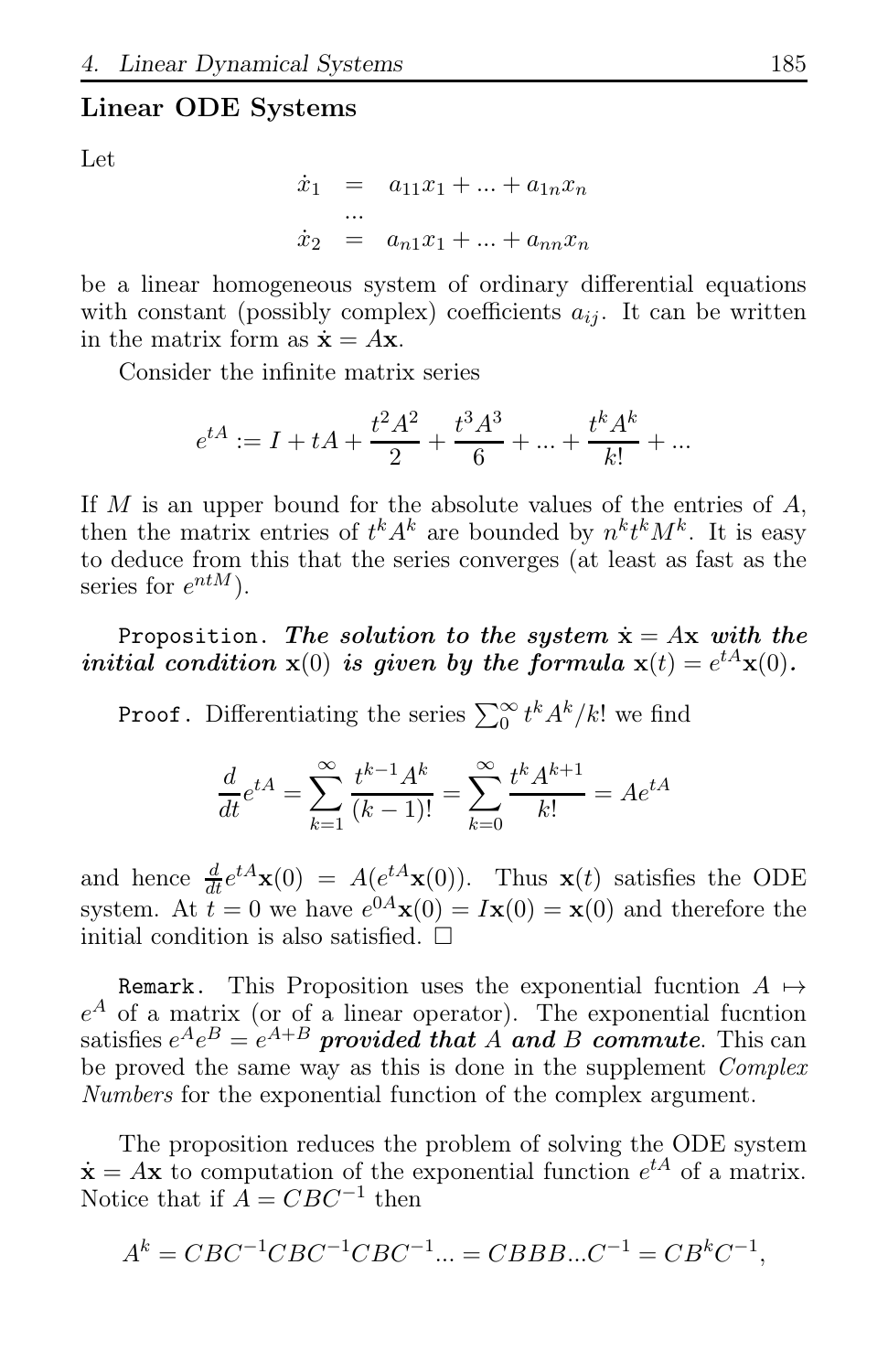and therefore  $e^{tA} = Ce^{tB}C^{-1}$ . This observation reduces computation of  $e^{tA}$  to that of  $e^{tB}$  where the Jordan normal form of A can be taken on the role of B.

Example 4. Let  $\Lambda$  be a diagonal matrix with the diagonal entries  $\lambda_1, ..., \lambda_n$ . Then  $\Lambda^k$  is a diagonal matrix with the diagonal entries  $\lambda_1^k, ..., \lambda_n^k$  and hence

$$
e^{t\Lambda} = I + t\Lambda + \frac{t^2}{2}\Lambda^2 + \dots = \begin{bmatrix} e^{\lambda_1 t} & 0 & \dots \\ \dots & \dots & \dots \\ \dots & 0 & e^{\lambda_n t} \end{bmatrix}.
$$

Example 5. Let  $N$  be a nilpotent Jordan cell of size  $m$ . We have (for  $m = 4$ ):

$$
N = \begin{bmatrix} 0 & 1 & 0 & 0 \\ 0 & 0 & 1 & 0 \\ 0 & 0 & 0 & 1 \\ 0 & 0 & 0 & 0 \end{bmatrix} N^2 = \begin{bmatrix} 0 & 0 & 1 & 0 \\ 0 & 0 & 0 & 1 \\ 0 & 0 & 0 & 0 \\ 0 & 0 & 0 & 0 \end{bmatrix} N^3 = \begin{bmatrix} 0 & 0 & 0 & 1 \\ 0 & 0 & 0 & 0 \\ 0 & 0 & 0 & 0 \\ 0 & 0 & 0 & 0 \end{bmatrix}
$$

and  $N^4 = 0$ . Generalizing to arbitrary m, we find:

$$
e^{tN} = I + tN + \frac{t^2}{2}N^2 + \frac{t^3}{6}N^3 + \dots = \begin{bmatrix} 1 & t & \frac{t^2}{2} & \dots & \frac{t^{m-1}}{(m-1)!} \\ 0 & 1 & t & \frac{t^2}{2} & \dots \\ 0 & 0 & 1 & t & \dots \\ \dots & \dots & 0 & 1 \end{bmatrix}.
$$

Let  $\lambda I + N$  be the Jordan cell of size m with the eigenvalue  $\lambda$ . Then  $e^{t(\lambda I+N)} = e^{t\lambda I}e^{tN} = e^{\lambda t}e^{tN}$ . Here we use the multiplicative property of the matrix exponential function, valid since  $I$  and  $N$ commute.

Finally, let  $A = \begin{bmatrix} B & \mathbf{0} \\ \mathbf{0} & C \end{bmatrix}$ 0 D be a block-diagonal square matrix. Then  $A^k = \begin{bmatrix} B^k & \mathbf{0} \\ \mathbf{0} & D^k \end{bmatrix}$  $\mathbf{0}$   $D^k$ and respectively  $e^{tA} = \begin{bmatrix} e^{tB} & \mathbf{0} \\ \mathbf{0} & e^{tB} \end{bmatrix}$  $\begin{bmatrix} t B & \mathbf{0} \ \mathbf{0} & e^{t D} \end{bmatrix}$  . Together with Examples  $\vec{4}$  and 5, this shows how to compute the exponential function  $e^{\bar{t}J}$  for any Jordan normal form J: each Jordan cell has the form  $\lambda I + N$  and should be replaced by  $e^{\lambda t}e^{tN}$ . Since any square matrix A can be reduced to one of the Jordan normal matrices J by similarity transformations, we conclude that  $e^{tA} = Ce^{tJ}C^{-1}$ with suitable invertible C.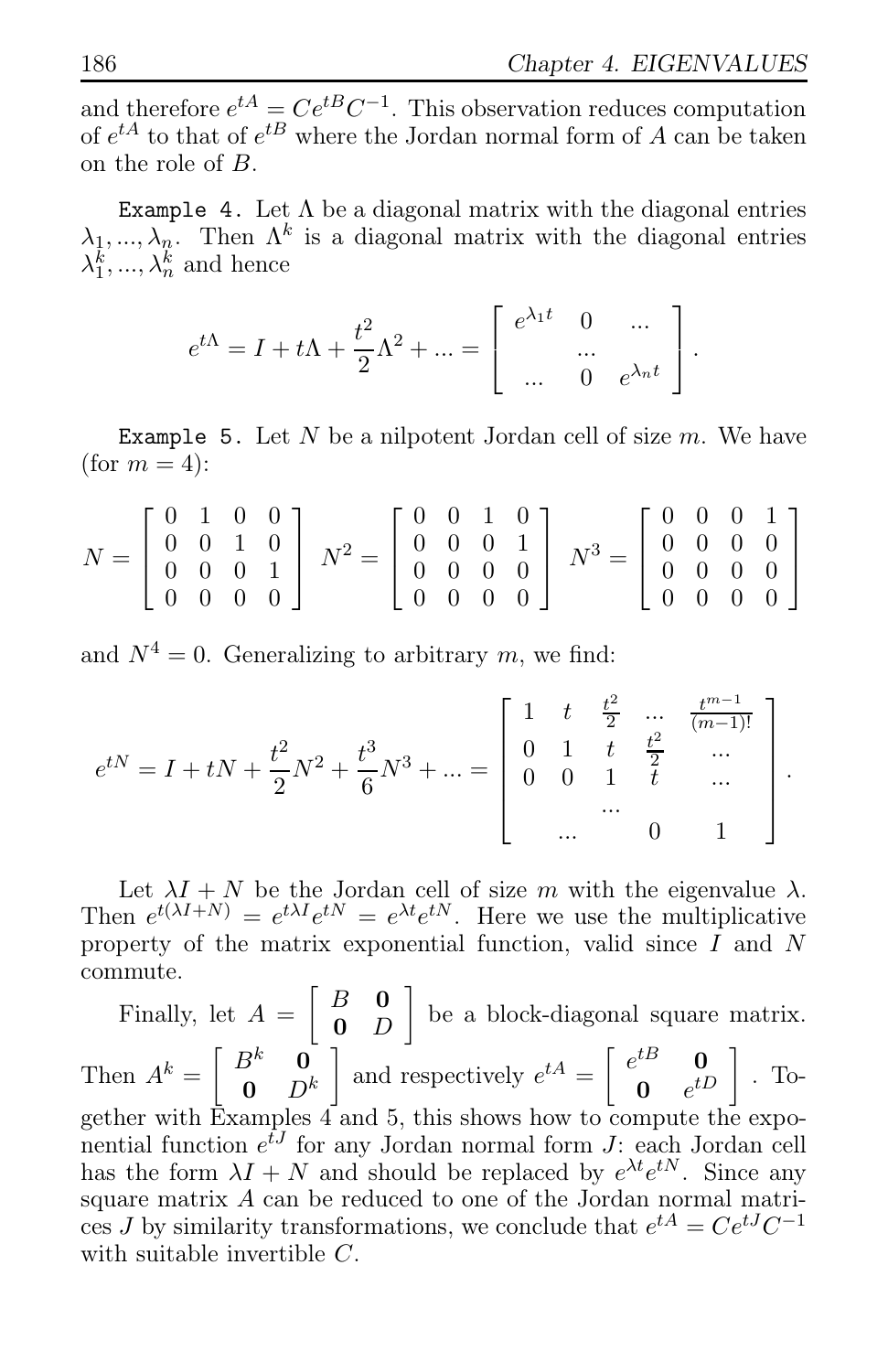Applying Example 3 to ODE systems  $\dot{\mathbf{x}} = A\mathbf{x}$  we arrive at the following conclusion. Suppose that the characteristic polynomial of A has n distinct roots  $\lambda_1, ..., \lambda_n$ . Let C be the matrix whose columns are the corresponding n complex eigenvectors  $v_1, ..., v_n$ . Then the solution with the initial condition  $\mathbf{x}(0)$  is given by the formula

$$
\mathbf{x}(t) = C \begin{bmatrix} e^{\lambda_1 t} & 0 & \dots \\ & \dots & 0 & e^{\lambda_n t} \end{bmatrix} C^{-1} \mathbf{x}(0).
$$

Notice that  $C^{-1}\mathbf{x}(0)$  here (as well as  $\mathbf{x}(0)$ ) is a column  $\mathbf{c} = (c_1, ..., c_n)^t$ of arbitrary constants, while the columns of  $Ce^{t\Lambda}$  are  $e^{\lambda_i t}$  V<sub>i</sub>. We conclude that the general solution formula reads

$$
\mathbf{x}(t) = c_1 e^{\lambda_1 t} \mathbf{v}_1 + \dots + c_n e^{\lambda_n t} \mathbf{v}_n.
$$

This formula involves eigenvalues  $\lambda_i$  of A, the corresponding eigenvectors  $v_i$ , and the arbitrary complex constants  $c_i$ , to be found from the system of linear equations  $\mathbf{x}(0) = c_1 \mathbf{v}_1 + ... + c_n \mathbf{v}_n$ .

Example 6. The ODE system

$$
\begin{array}{rcl}\n\dot{x}_1 &=& 2x_1 + x_2 \\
\dot{x}_2 &=& x_1 + 3x_2 - x_3 \\
\dot{x}_3 &=& 2x_2 + 3x_3 - x_1\n\end{array}
$$
 has the matrix  $A = \begin{bmatrix} 2 & 1 & 0 \\
1 & 3 & -1 \\
-1 & 2 & 3 \end{bmatrix}$ .

The characteristic polynomial of A is  $\lambda^3 - 8\lambda^2 + 22\lambda - 20$ . It has a real root  $\lambda_0 = 2$ , and factors as  $(\lambda - 2)(\lambda^2 - 6\lambda + 10)$ . Thus is has two complex conjugate roots  $\lambda_{\pm} = 3 \pm i$ . The eigenvectors  $\mathbf{v}_0 = (1, 0, 1)^t$  and  $\mathbf{v}_\pm = (1, 1 \pm i, 2 \mp i)^t$  are found from the systems of linear equations:

$$
2x_1 + x_2 = 2x_1
$$
  
\n
$$
x_1 + 3x_2 - x_3 = 2x_2
$$
 and 
$$
x_1 + 3x_2 - x_3 = (3 \pm i)x_1
$$
  
\n
$$
-x_1 + 2x_2 + 3x_3 = 2x_3
$$
 and 
$$
x_1 + 3x_2 - x_3 = (3 \pm i)x_2
$$
  
\n
$$
-x_1 + 2x_2 + 3x_3 = (3 \pm i)x_3
$$

Thus the general complex solution is a linear combination of the solutions

$$
e^{2t}\begin{bmatrix} 1\\0\\1 \end{bmatrix}, e^{(3+i)t}\begin{bmatrix} 1\\1+i\\2-i \end{bmatrix}, e^{(3-i)t}\begin{bmatrix} 1\\1-i\\2+i \end{bmatrix}
$$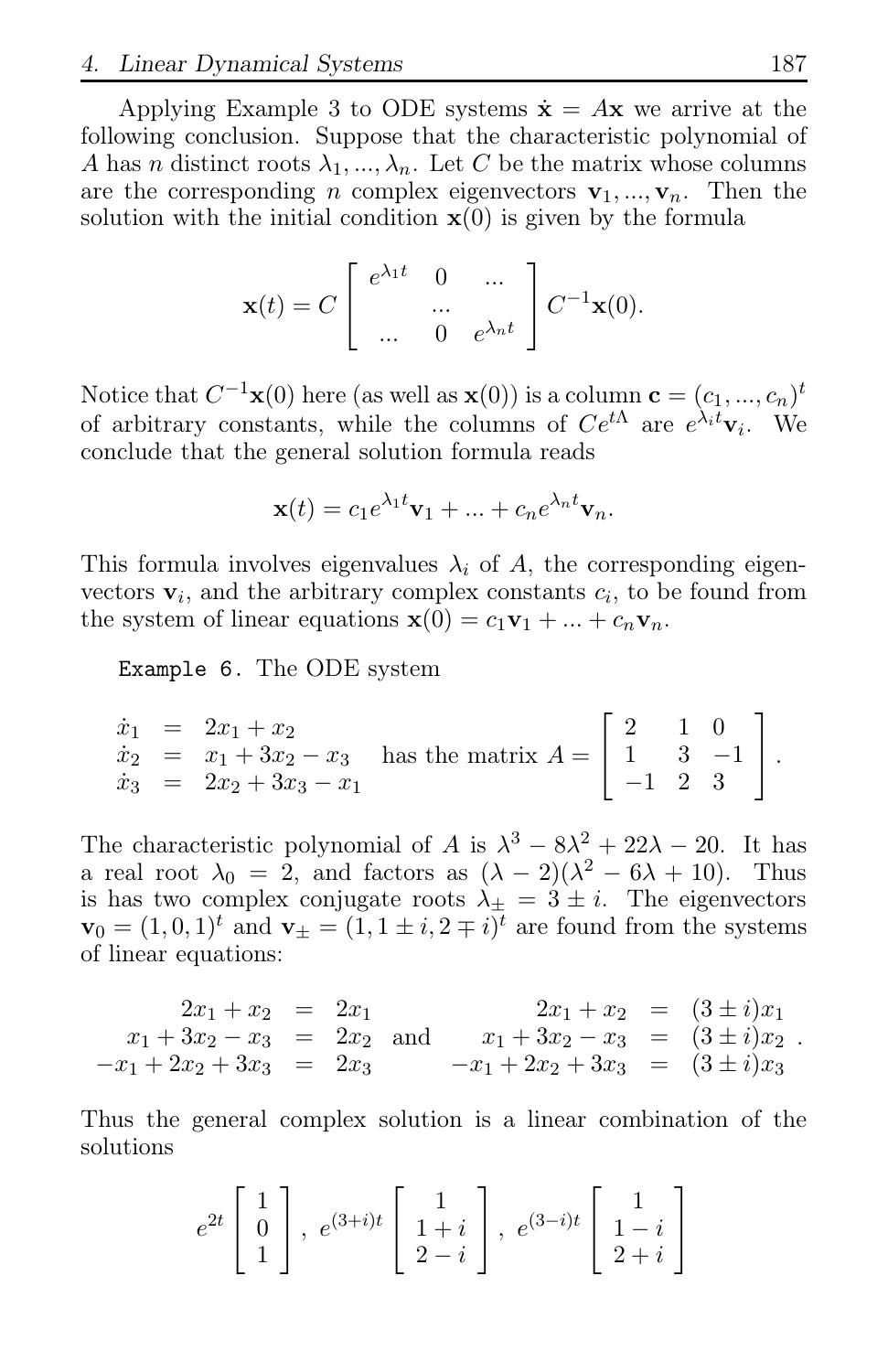with arbitrary complex coefficients. Real solutions can be extracted from the complex ones by taking their real and imaginary parts:

$$
e^{3t}\left[\begin{array}{c}\cos t\\ \cos t-\sin t\\ 2\cos t+\sin t\end{array}\right],\ e^{3t}\left[\begin{array}{c}\sin t\\ \cos t+\sin t\\ 2\sin t-\cos t\end{array}\right].
$$

Thus the general real solution is described by the formulas

 $x_1(t) = c_1 e^t + c_2 e^{3t} \cos t + c_3 e^{3t} \sin t$  $x_2(t) = c_2 e^{3t} (\cos t - \sin t) + c_3 e^{3t} (2 \cos t + \sin t)$  $x_3(t) = c_1 e^t + c_2 e^{3t} (\cos t + \sin t) + c_3 e^{3t} (2 \sin t - \cos t)$ ,

where  $c_1, c_2, c_3$  are arbitrary *real* constants. At  $t = 0$  we have

$$
x_1(0) = c_1 + c_2, x_2(0) = c_2 + 2c_3, x_3(0) = c_1 + c_2 - c_3.
$$

Given the initial values  $(x_1(0), x_2(0), x_3(0))$  the corresponding constants  $c_1, c_2, c_3$  can be found from this system of linear algebraic equations.

In general, even if the characteristic polynomial of A has multiple roots, our theory (and Examples 4, 5) show that **all components** of solutions to the ODE system  $\dot{x} = Ax$  are expressible as  $linear\ combinations\ of\ functions\ t^k e^{\lambda t},\ t^k e^{at}\cos bt,\ t^k e^{at}\sin bt,$ where  $\lambda$  are real eigenvalues,  $a \pm ib$  are complex eigenvalues, and  $k = 0, 1, 2, \ldots$  is to be smaller than the multiplicity of the corresponding eigenvalue. This observation suggests to approach the ODE systems with multiple eigenvalues in the following way avoiding explicit similarity transformation to the Jordan normal form: look for the general solution in the form of linear combinations of these functions with arbitrary coefficients by substituting them into the equations, and find the relations between the arbitrary constants from the resulting system of linear algebraic equations.

Example 7. The ODE system

$$
\begin{array}{rcl}\n\dot{x}_1 &=& 2x_1 + x_2 + x_3 \\
\dot{x}_2 &=& -3x_1 - 2x_2 - 3x_3 \\
\dot{x}_3 &=& 2x_1 + 2x_2 + 3x_3\n\end{array}
$$
 has the matrix  $A = \begin{bmatrix} 2 & 1 & 1 \\
-3 & -2 & -3 \\
2 & 2 & 3 \end{bmatrix}$ 

with the characteristic polynomial  $\lambda^3 - 3\lambda^2 + 3\lambda - 1 = (\lambda - 1)^3$ . Thus we can look for solutions in the form

$$
x_1 = e^t(a_1+b_1t+c_1t^2), x_2 = e^t(a_2+b_2t+c_2t^2), x_3 = e^t(a_3+b_3t+c_3t^2).
$$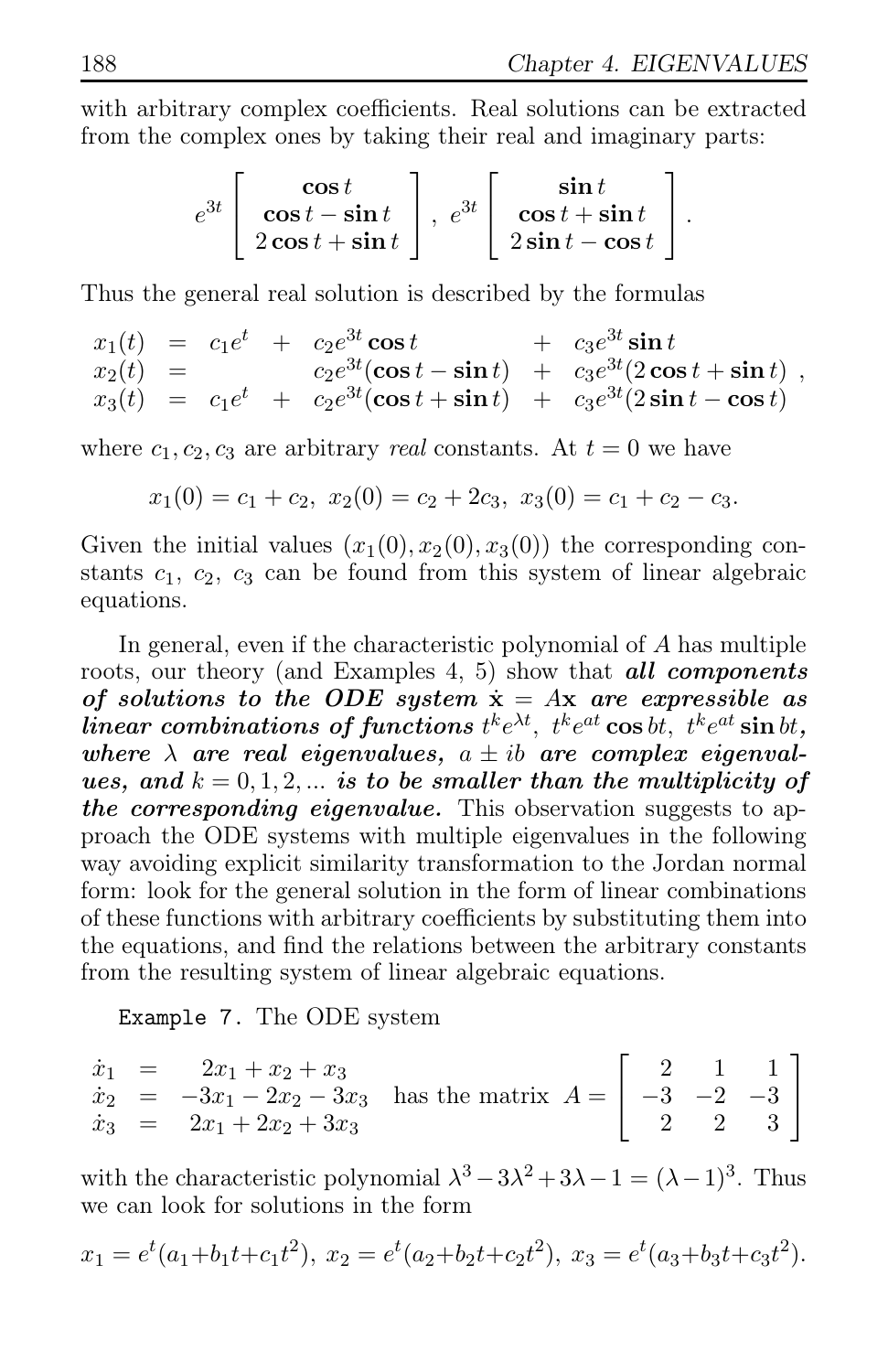Substituting into the ODE system, using the notation  $\sum a_i =: A$ ,  $\sum b_i =: B, \sum c_i =: C$ , and omitting the factor  $e^t$ , we get:

$$
(a_1 + b_1) + (b_1 + 2c_1)t + c_1t^2 = (a_1 + A) + (b_1 + B)t + (c_1 + C)t^2,
$$
  
\n
$$
(a_2 + b_2) + (b_2 + 2c_2)t + c_2t^2 = -(3A - a_2) - (3B - b_2)t - (3C - c_2)t^2,
$$
  
\n
$$
(a_3 + b_3) + (b_3 + 2c_3)t + c_3t^2 = (2A + a_3) + (2B + b_3)t + (2C + c_3)t^2.
$$

Introducing the notation  $P := A + Bt + Ct^2$ , we rewrite the system of 9 linear equations in 9 unknowns in the form

$$
b_1 + 2c_1t = P, \ b_2 + 2c_2t = -3P, \ b_3 + 2c_3t = 2P.
$$

This yields  $b_1 = A$ ,  $b_2 = -3A$ ,  $b_3 = 2A$ , and (since  $B = A-3A+2A =$ 0), we find  $c_1 = c_2 = c_3 = 0$ . Thus, the general solution, depending on 3 arbitrary constants  $a_1, a_2, a_3$ , reads:

$$
x_1 = e^t(a_1 + (a_1 + a_2 + a_3)t)
$$
  
\n
$$
x_2 = e^t(a_2 - 3(a_1 + a_2 + a_3)t)
$$
  
\n
$$
x_3 = e^t(a_3 + 2(a_1 + a_2 + a_3)t).
$$

In particular, since  $t^2$  does not occur in the formulas, we can conclude that the Jordan form of our matrix has only Jordan cells of size 1 or 2 (and hence one of each, for the total size must be 3):

$$
J = \left[ \begin{array}{rrr} 1 & 1 & 0 \\ 0 & 1 & 0 \\ 0 & 0 & 1 \end{array} \right].
$$

#### EXERCISES

441.<sup> $\star$ </sup> Give an example of (non-commuting)  $2 \times 2$  matrices A and B for which  $e^A e^B \neq e^{A+B}$ .  $\sharp$ 

442. Solve the following ODE systems. Find the solution satisfying the initial condition  $x_1(0) = 1$ ,  $x_2(0) = 0$ ,  $x_3(0) = 0$ :

| (a) $\lambda_1=1$               | (b) $\lambda_1 = 1$               | $(c)$ $\lambda_1 = 1$         |
|---------------------------------|-----------------------------------|-------------------------------|
| $\dot{x}_1 = 3x_1 - x_2 + x_3$  | $\dot{x}_1 = -3x_1 + 4x_2 - 2x_3$ | $\dot{x}_1 = x_1 - x_2 - x_3$ |
| $\dot{x}_2 = x_1 + x_2 + x_3$   | $\dot{x}_2 = x_1 + x_3$           | $x_2 = x_1 + x_2$             |
| $\dot{x}_3 = 4x_1 - x_2 + 4x_3$ | $\dot{x}_3 = 6x_1 - 6x_2 + 5x_3$  | $\dot{x}_3 = 3x_1 + x_3$      |
|                                 |                                   |                               |
| (d) $\lambda_1=2$               | $(e)$ $\lambda_1 = 1$             |                               |
| $\dot{x}_1 = 4x_1 - x_2 - x_3$  | $\dot{x}_1 = -x_1 + x_2 - 2x_3$   |                               |
|                                 |                                   |                               |

$$
\begin{array}{ll}\n\dot{x}_2 = x_1 + 2x_2 - x_3 & \dot{x}_2 = 4x_1 + x_2 \\
\dot{x}_3 = x_1 - x_2 + 2x_3 & \dot{x}_3 = 2x_1 + x_2 - x_3\n\end{array}
$$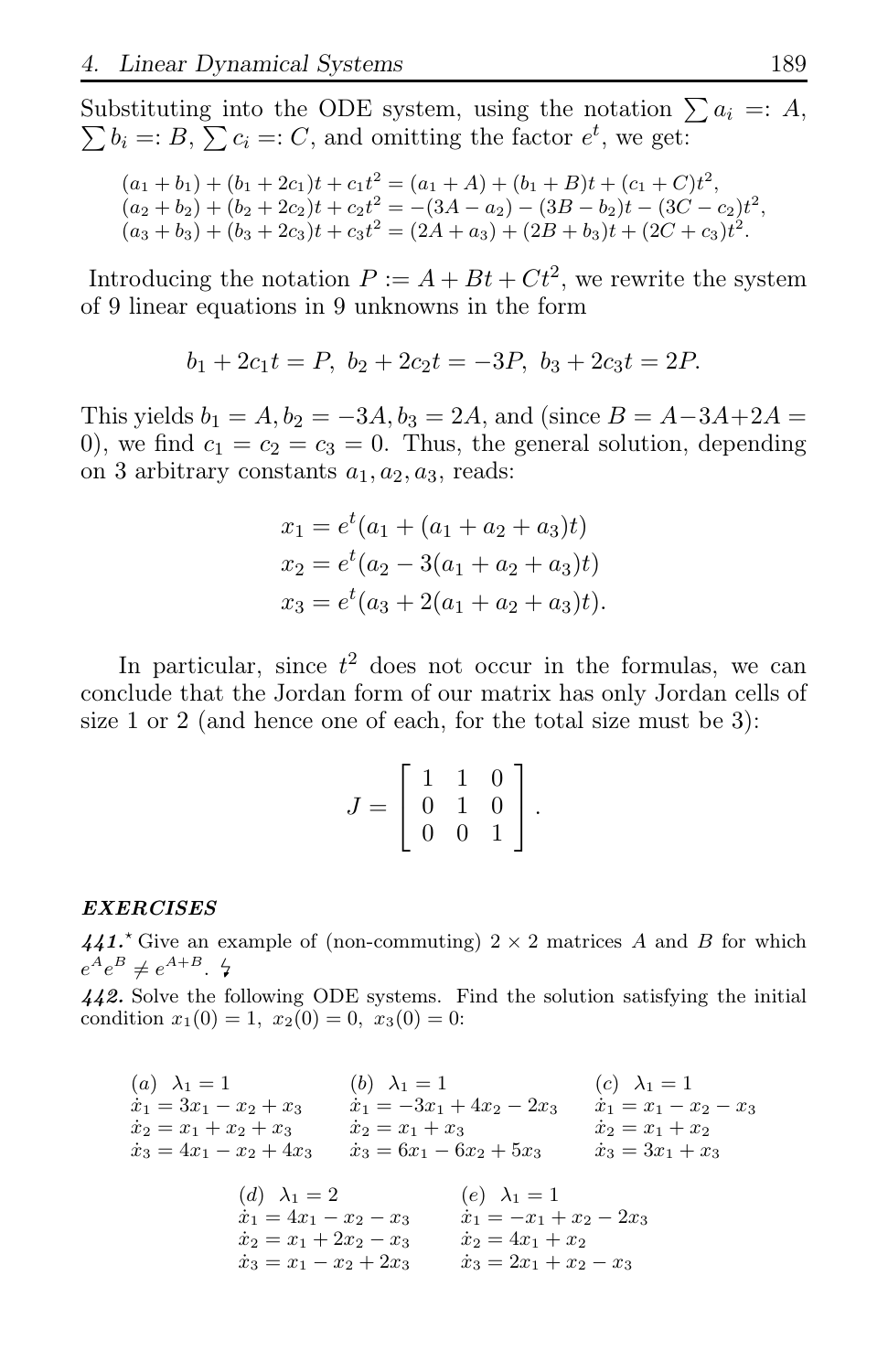.

$$
(f) \lambda_1 = 2 \qquad (g) \lambda_1 = 1 \n\dot{x}_1 = 4x_1 - x_2 \qquad \dot{x}_1 = 2x_1 - x_2 - x_3 \n\dot{x}_2 = 3x_1 + x_2 - x_3 \qquad \dot{x}_2 = 2x_1 - x_2 - 2x_3 \n\dot{x}_3 = x_1 + x_3 \qquad \dot{x}_3 = -x_1 + x_2 + 2x_3
$$

443. Find the Jordan canonical forms of the  $3 \times 3$ -matrices of the ODE systems (a–g) from the previous exercise.

444.<sup>\*</sup> Prove the following identity:  $\det e^A = e^{\text{tr }A}$ .  $\sharp$ 

# Higher Order Linear ODE

A linear homogeneous constant coefficient n-th order ODE

$$
\frac{d^{n}}{dt^{n}}x + a_{1}\frac{d^{n-1}}{dt^{n-1}}x + \dots + a_{n-1}\frac{d}{dt}x + a_{n}x = 0
$$

can be rewritten, by introducing the notations

$$
x_1 := x, \ x_2 := \dot{x}, \ x_2 := \ddot{x}, ..., x_{n-1} := d^{n-1}x/dt^{n-1},
$$

as a system  $\dot{\mathbf{x}} = A\mathbf{x}$  of *n* first order ODEs with the matrix

$$
A = \left[\begin{array}{ccccc} 0 & 1 & 0 & \ldots & 0 \\ 0 & 0 & 1 & 0 & \ldots \\ & & \ldots & & \\ 0 & \ldots & 0 & 0 & 1 \\ -a_n & -a_{n-1} & \ldots & -a_2 & -a_1 \end{array}\right],
$$

Then our theory of linear ODE systems applies. There are however some simplifications which are due to the special form of the matrix A. First, computing the characteristic polynomial of A we find

$$
\det(\lambda I - A) = \lambda^n + a_1 \lambda^{n-1} + \dots + a_{n-1} \lambda + a_n.
$$

Thus the polynomial can be easily read off the high order differential equation. Next, let  $\lambda_1, ..., \lambda_r$  be the roots of the characteristic polynomial, and  $m_1, ..., m_r$  their multiplicities  $(m_1 + ... + m_r = n)$ . Then it is clear that the solutions  $x(t) = x_1(t)$  must have the form

$$
e^{\lambda_1 t} P_1(t) + \dots + e^{\lambda_r t} P_r(t),
$$

where  $P_i = a_0 + a_1t + \dots + a_{m_i-1}t^{m_i-1}$  is a polynomial of degree  $m_i$ . The total number of arbitrary coefficients in these polynomials equals  $m_1 + ... + m_r = n$ . On the other hand, the general solution to the *n*-th order ODE must depend on  $n$  arbitrary initial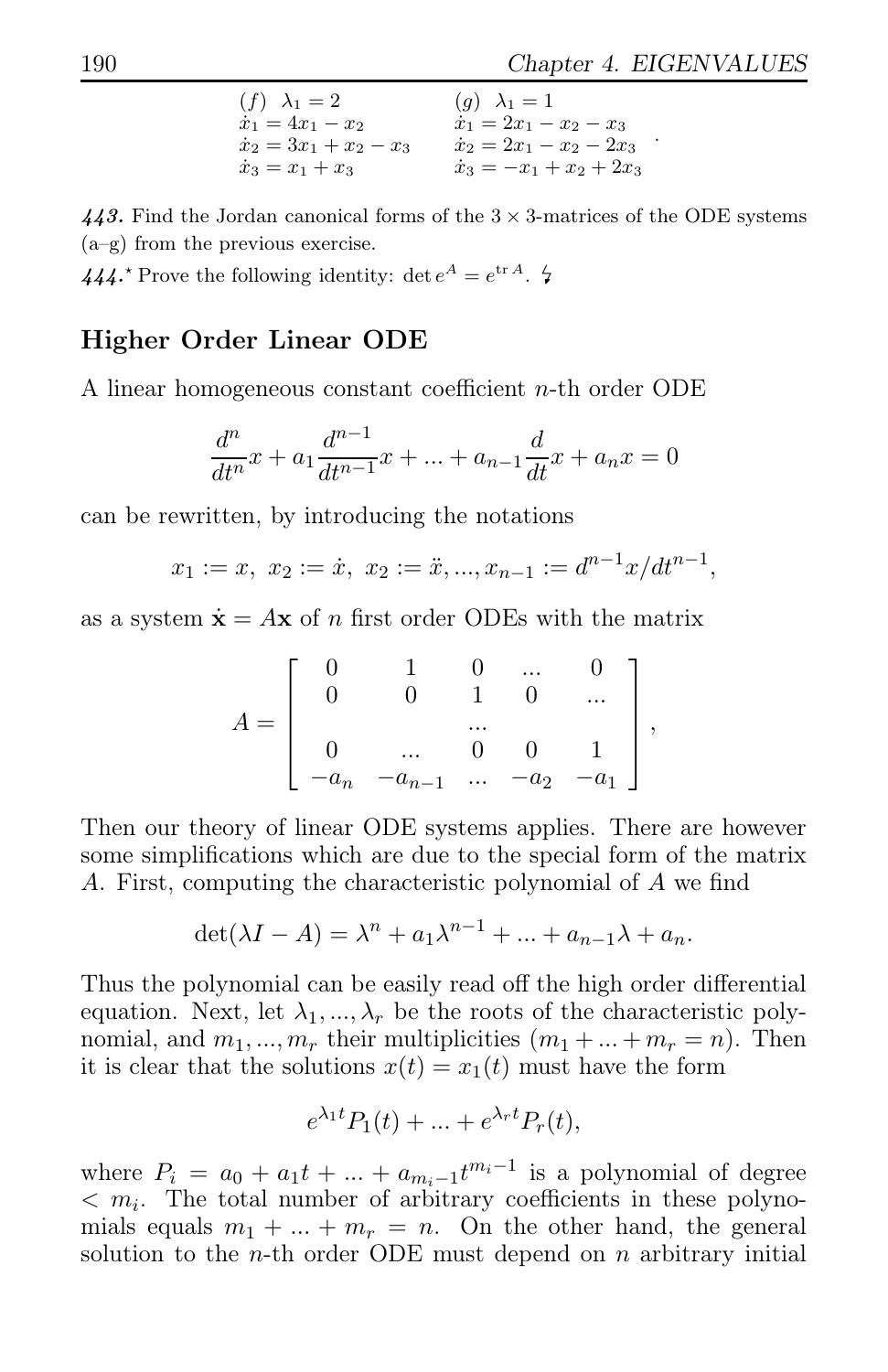values  $(x(0), \dot{x}(0), \dots, x^{(n-1)}(0))$ . This can be justified by the general Existence and Uniqueness Theorem for solutions of ODE systems. We conclude that each of the functions

 $e^{\lambda_1 t}$ ,  $e^{\lambda_1 t}t$ , ...,  $e^{\lambda_1 t}t^{m_1-1}$ , ...,  $e^{\lambda_r t}$ ,  $e^{\lambda_r t}t$ , ...,  $e^{\lambda_r t}t^{m_r-1}$ 

must satisfy our differential equation, and any (complex) solution is uniquely written as a linear combination of these functions with suitable (complex) coefficients. (In other words, these functions form a basis of the space of complex solutions to the differential equation.)

Example 8:  $x^{(xii)} - 3x^{(viii)} + 3x^{(iv)} - x = 0$  has the characteristic polynomial  $\lambda^{12} - 3\lambda^8 + 3\lambda^4 - 1 = (\lambda - 1)^3 (\lambda + 1)^3 (\lambda - i)^3 (\lambda + i)^3$ . The following 12 functions form therefore a complex basis of the solution space:

 $e^{t}, t e^{t}, t^{2} e^{t}, e^{-t}, t e^{-t}, t^{2} e^{-t}, e^{it}, t e^{it}, t^{2} e^{it}, e^{-it}, t e^{-it}, t^{2} e^{-it}.$ 

Of course, a basis of the space of real solutions is obtained by taking real and imaginary parts of the complex basis:

$$
e^{t}
$$
,  $te^{t}$ ,  $t^{2}e^{t}$ ,  $e^{-t}$ ,  $te^{-t}$ ,  $t^{2}e^{-t}$ ,  
\n $\cos t$ ,  $\sin t$ ,  $t \cos t$ ,  $t \sin t$ ,  $t^{2} \cos t$ ,  $t^{2} \sin t$ .

Remark. The fact that the functions  $e^{\lambda_i t}t^k$ ,  $k < m_i$ ,  $i = 1, ..., r$ , form a basis of the space of solutions to the differential equation with the characteristic polynomial  $(\lambda - \lambda_1)^{m_1}$ ... $(\lambda - \lambda_r)^{m_r}$  is not hard to check directly, without a reference to linear algebra and Existence and Uniqueness Theorem. However, it is useful to understand how this property of the equation is related to the Jordan structure of the corresponding matrix A. In fact the Jordan normal form of the matrix A consists of exactly r Jordan cells — one cell of size  $m_i$  for each eigenvalue  $\lambda_i$ . This simplification can be explained as follows. For every  $\lambda$ , the matrix  $\lambda I - A$  has rank  $n-1$  at least (due to the presence of the  $(n-1) \times (n-1)$  identity submatrix in the right upper corner of  $A$ ). This guarantees that the eigenspaces of  $A$  have dimension 1 *at most*, and hence that A cannot have more than one Jordan cell corresponding to the same root of the characteristic polynomial. Using this property, the reader can check now that the formulation of the Jordan Theorem in terms of differential equations given in the Introduction is indeed equivalent to the matrix formulation given in the previous section.